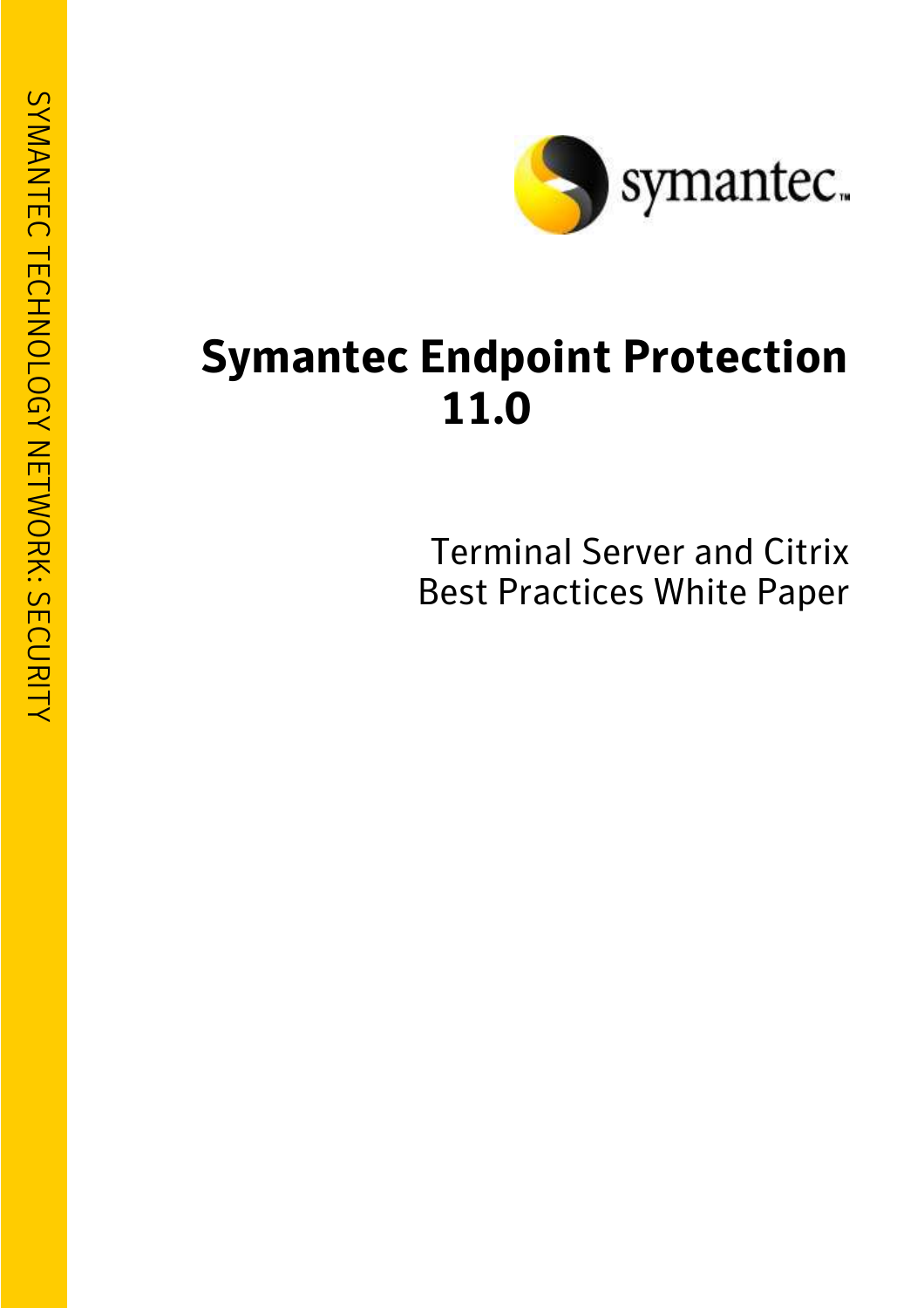

# **Contents**

| Appendix D: Preventing SmcGui, ProtectionUtilSurrogate and ccApp running for all users 19 |  |
|-------------------------------------------------------------------------------------------|--|
|                                                                                           |  |
|                                                                                           |  |
|                                                                                           |  |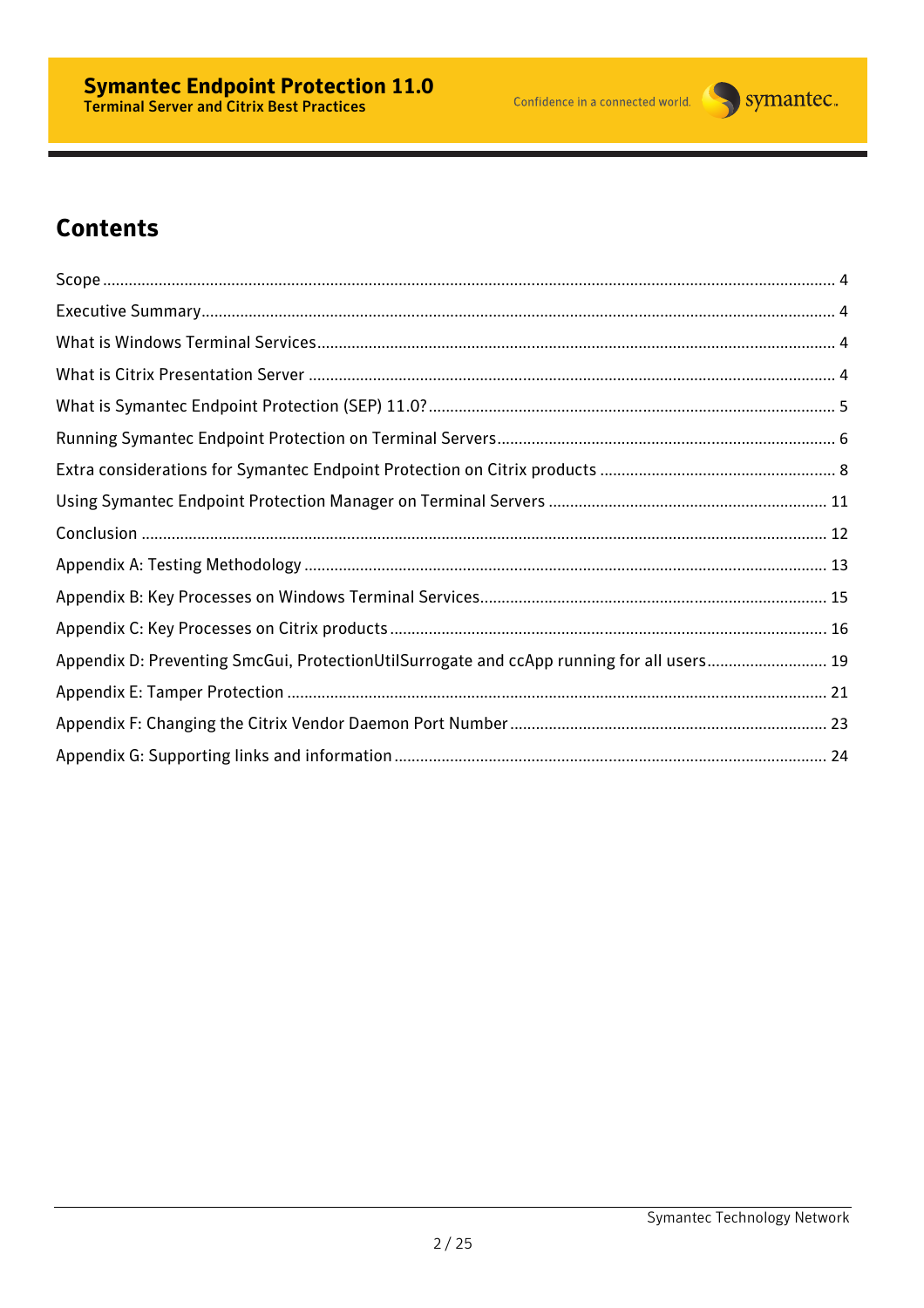

| Version Control Details |       |             |                                                       |  |  |  |
|-------------------------|-------|-------------|-------------------------------------------------------|--|--|--|
| Version Status          |       | <b>Date</b> | Description of Change(s)                              |  |  |  |
| 1.0                     | Final | 08-Sep-2008 | New Document                                          |  |  |  |
| 2.0                     | Final | 15-Nov-2009 | Updated Appendix D to match latest MR and RU releases |  |  |  |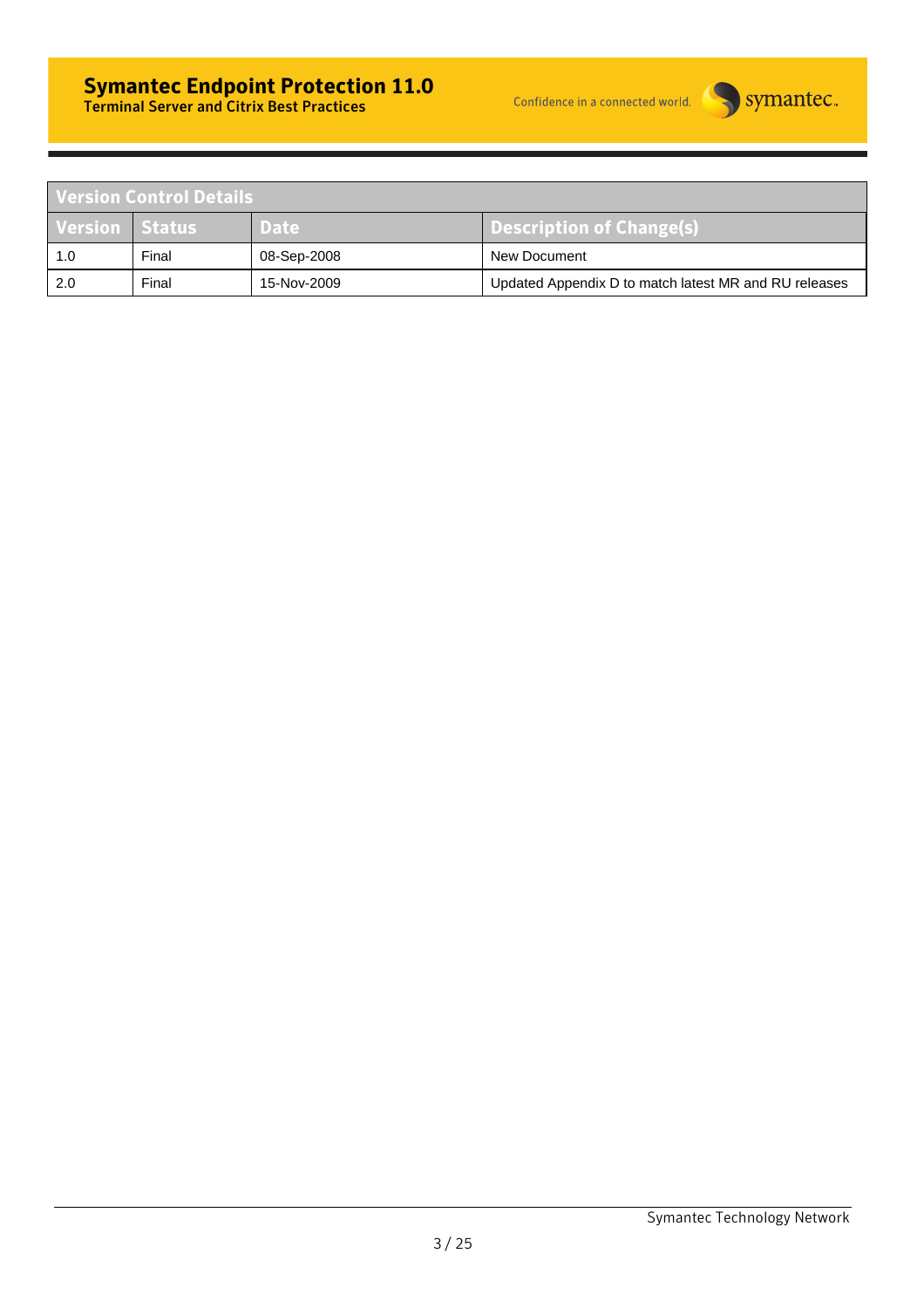

# **Scope**

This white paper focuses strictly on providing guidance on how to successfully deploy the Symantec Endpoint Protection 11.0 protection components to a Microsoft Terminal Server or Citrix Presentation Server. It also provides guidance on recovering from potential issues that may arise during the deployment and a list of useful online resources. This white paper does not cover deploying Symantec Endpoint Protection 11.0 to workstation, other more general administration concerns or Citrix server best practice in general; for guidance on these topics, please refer to the relevant product documentation. Note also, to date the content of this document has only been validated with the US English versions of Citrix Presentation Server 4.5 running on Microsoft Windows Server 2003 and Symantec Endpoint Protection 11.0 MR2.

# **Executive Summary**

The aim of this whitepaper is to show that Symantec Endpoint Protection can function correctly on terminal servers and where necessary document any changes required to the Symantec Endpoint Protection architecture in order to improve performance or reliability on those terminal servers. The findings of this white paper are already helping to shape the future direction for SEP functionality on Citrix and Terminal servers.

## **What is Windows Terminal Services**

The terminal server component of Windows Server allows remote clients and devices to access and use Windows Server desktops and applications. These devices can be Windows, Macintosh or Linux workstations as well as wireless devices, laptops, set top boxes or potentially any device with a network connection. When Terminal Services is activated on a windows server, users can connect to a virtual desktop on the server and all applications are executed on the server, instead of the client device.

Conceptually, the design is similar to using PCAnywhere, VNC or any other remote control product. However, by running a special kernel, a windows terminal server is able to support multiple users connecting to the server simultaneously – each running their own virtual desktop. A single server can potentially support dozens, if not hundreds or even thousands of simultaneous users.

# **What is Citrix Presentation Server**

Citrix Presentation Server, a member of the Citrix Delivery Center product family, is an end-to-end Windows application delivery system that offers both client-side and server-side application virtualization, for optimal application performance and flexible delivery options. With the secure application architecture, organizations can centralize applications and data in secure data centers, reducing costs of management and support, increasing data security, and ensuring fast, reliable performance.

Presentation Server allows IT departments to deliver secure applications as a service, providing on-demand access to users while affording the flexibility to leverage future application architectures.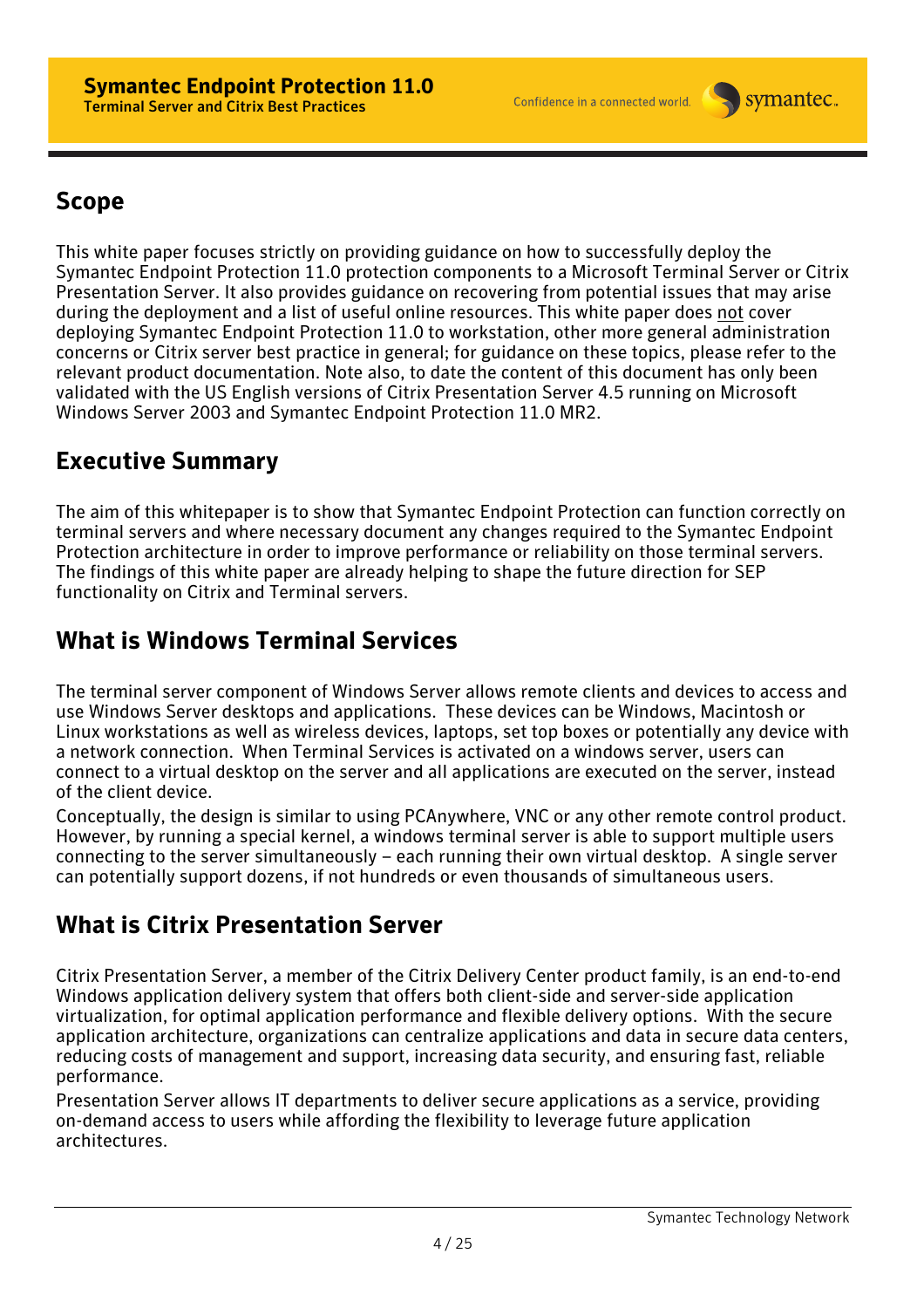

## **What is Symantec Endpoint Protection (SEP) 11.0?**

Symantec Endpoint Protection 11.0 combines Symantec Antivirus with advanced threat prevention to deliver unmatched defence against malware for laptops, desktops and servers. It seamlessly integrates essential security technologies in a single agent and management console, increasing protection and helping lower total cost of ownership.

Specifically, Symantec Endpoint Protection 11.0 provides the following protection technologies:

- Antivirus and Antispyware
- **Firewall**
- Intrusion Prevention (both Network and Host based)
- Device Control
- Network Access Control (optional add-on)

The core components required to run a centrally managed Symantec Endpoint Protection 11.0 environment include:

- Symantec Endpoint Protection client (on each machine you wish to protect)
- Symantec Endpoint Protection Manager (a web server, utilising Microsoft IIS and Apache Tomcat)
- Database (by default, the SEPM automatically installs an embedded database, based upon Sybase Adaptive Server Anywhere version 9)
- Symantec Endpoint Protection Manager console (Java-based, can be run from anywhere with network access to the Manager)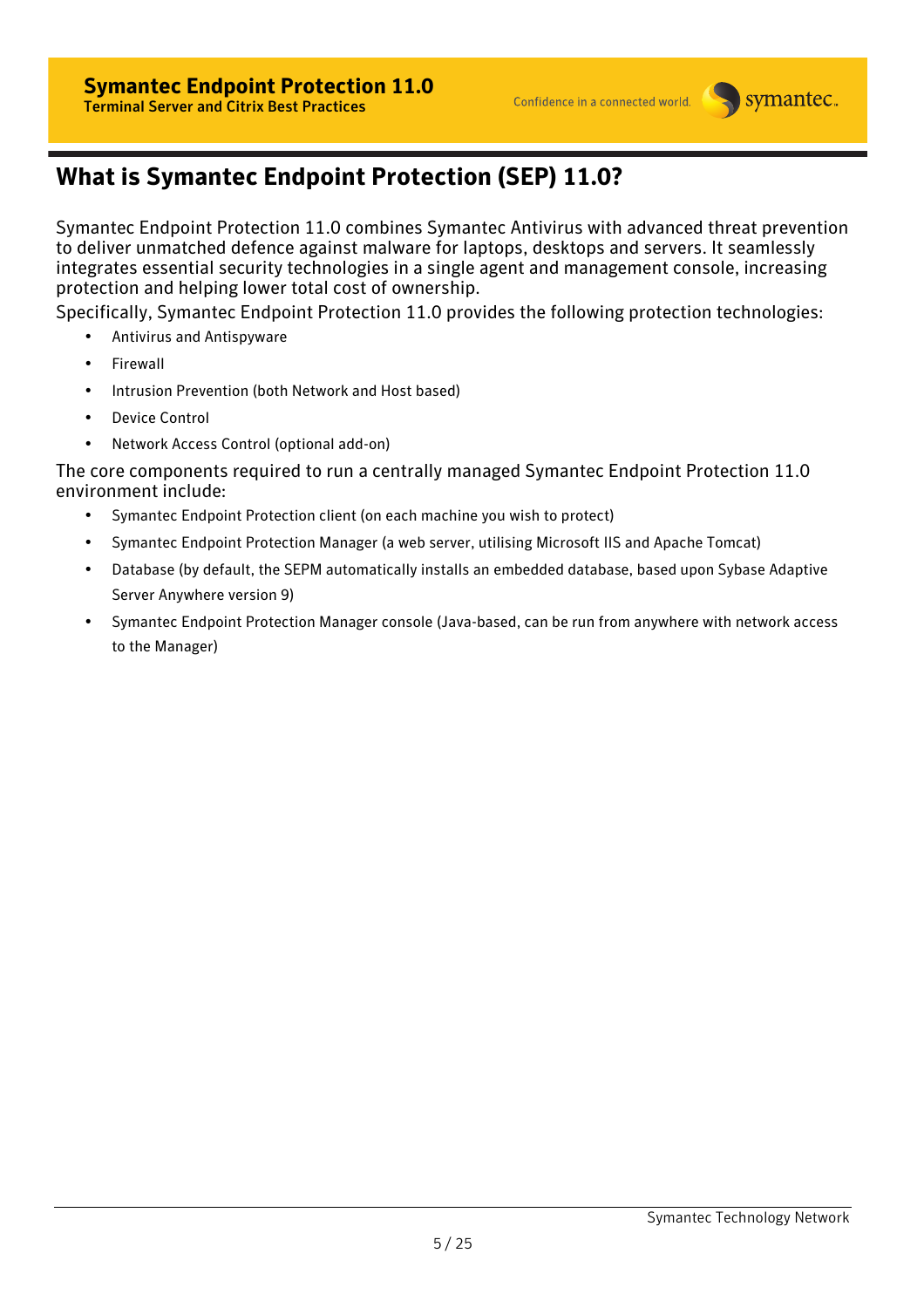#### **Running Symantec Endpoint Protection on Terminal Servers**

Symantec Endpoint Protection client will run acceptably on Windows Terminal Servers; however there are a few modifications than can be made in order to optimise the overall user experience.

#### **AntiVirus and AntiSpyware protection**

The following recommendations should be taken into account: Configure Auto-Protect to:

- Scan when a file is modified
- Disable network scanning

#### **Centralized Exceptions**

It is recommended to:

- Exclude the pagefile
- Exclude the print spooler folder
- If the server is a license server, exclude the license server folder and databases

Some server administrators may wish to exclude their users roaming profiles and/or "My Documents" folders from being scanned for security risks. While this will improve performance, Symantec would not recommend this approach – in practice this is generally the location in which security risks are discovered.

#### **Scheduled Scans**

If a scheduled scan is required then it should be run out of hours in order to minimise user impact. In addition, ActiveScans when new definitions arrive and startup scans should not be run as they could place unnecessary load on the terminal server during business hours.

#### **Tamper Protection**

There are no tamper protection recommendations for a server just running Terminal Services

#### **Network Threat Protection**

Although it is not recommended to run Network Threat Protection on terminal servers, it is entirely possible to do so. The default Symantec Endpoint Protection rule set will allow all terminal services functions to work correctly. However, it should be noted that if a custom rule set is created, the following services and ports should be allowed:

| <b>Process</b><br>l name |        |                     | Local Port Remote Port   Inbound/Outbound   Description |                       |
|--------------------------|--------|---------------------|---------------------------------------------------------|-----------------------|
| Svchost.exe              | l 3389 | 1024-5000   Inbound |                                                         | <b>RDP Connection</b> |

#### **General Information about Symantec Endpoint Protection and user processes**

At all times, terminal server administrators should bear in mind that running SEP client on their terminal servers will not protect the client computer from threats. Depending on the terminal solution being used, Symantec has a separate solution for these (most could run SEP, others may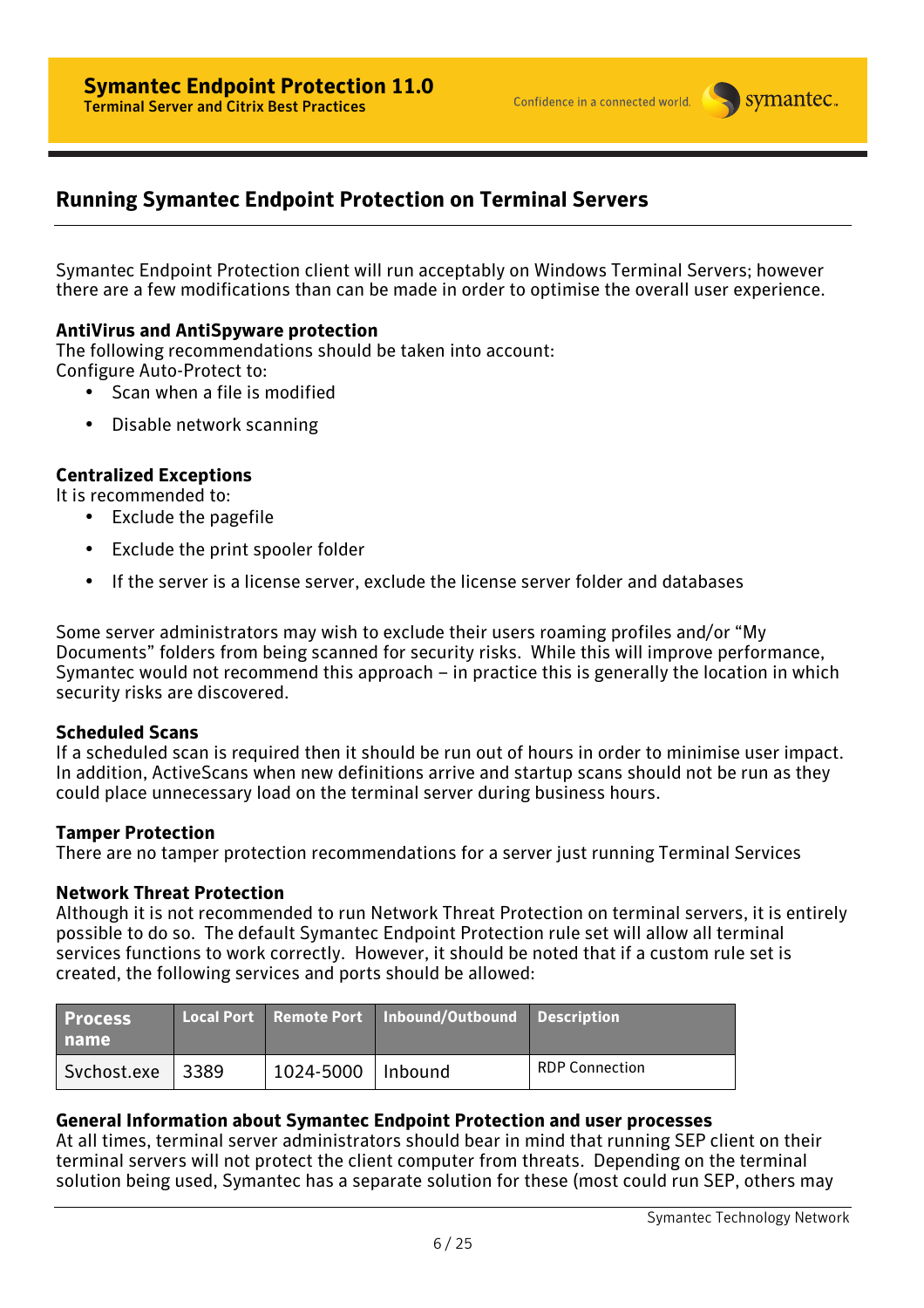require SEP for XP Embedded) and you should discuss the requirement with your Symantec partner, SE or account manager.



**Figure 1 - SEP Processes running on Terminal Servers** 

When running SEP client on terminal servers, you will notice that multiple instances of both SmcGui.exe and ccApp.exe are running. In addition, on 64 bit terminal servers you will also see ProtectionUtilSurrogate.exe running per user. This is normal behaviour and should not cause problems in small deployments or remote administration scenarios. However, under certain circumstances and depending on the number of sessions in use, this can cause the CPU utilisation to spike to 100% and large amount of extra memory to be used. Although these processes are required for a fully working SEP client installation, they can be prevented from loading on terminal servers with minimal effect to the end user. For details on how to do this, please see Appendix D.

Although SEP client can be configured to support multiple users with individual policies, in a terminal server environment, this will manifest itself in a different way than would be imagined. If a user is logged onto the console of the server, then all remote users will be given the same policy. If there is no console user, then all users will receive the policy of the first logged in user. Symantec are working to change this so that the feature works correctly on terminal servers, but this behaviour is expected at this moment in time.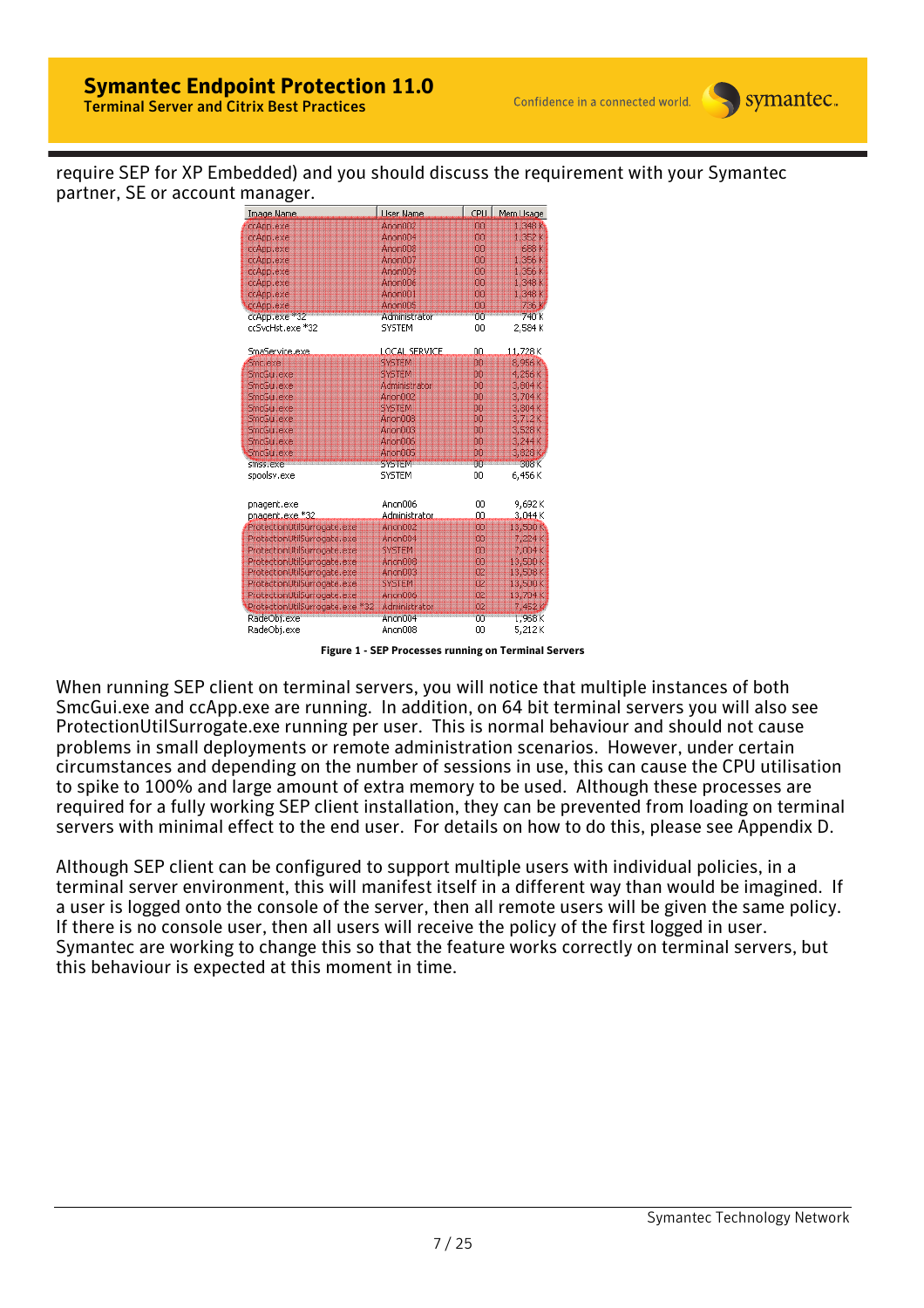### **Extra considerations for Symantec Endpoint Protection on Citrix products**

As with Windows Terminal services, Symantec Endpoint Protection runs without major issue on Citrix environments as long as all previous recommendations are taken into account. In addition, certain components of the application may however cause issues. These can vary from an incorrectly configured firewall component blocking traffic to the Tamper Protection module causing issues with certain health checking components of Citrix.

In addition to the AntiVirus and AntiSpyware exclusions for standard terminal servers, the following exclusions are recommended for Citrix servers:

- Citrix program files folder
- Citrix configuration database if present on the server

It is recommended that the following process is excluded from Tamper Protection on Citrix servers, as it is known to cause problems:

• ctxcpusched.exe – for more details on this process and how to create an exclusion for it, please refer to Appendix E.

As per terminal servers, if you wish to run the SEP firewall on a Citrix server then it is possible to do so without any issue using the default rule set in SEP 11.0 MR2 and beyond. If, however you wish to create a custom rule set for Citrix then the following processes and communications ports should be taken into account:

| <b>Process name</b> | <b>Local Port</b> | <b>Remote Port</b> | <b>Direction</b> | <b>Description</b>                                                                                                                                                                                                                                       |
|---------------------|-------------------|--------------------|------------------|----------------------------------------------------------------------------------------------------------------------------------------------------------------------------------------------------------------------------------------------------------|
| Sychost.exe         | TCP/3389          | TCP/1024-<br>5000  | Inbound          | <b>RDP Connection</b>                                                                                                                                                                                                                                    |
| ntoskrnl.exe        | <b>TCP/80</b>     |                    |                  | Default port for unsecured Web<br>Interface web servers and or<br>TCP+HTTP browsing (XML port)<br>and or Citrix Secure Gateway<br>Secure Ticket Authority (STA)<br>unsecured port.                                                                       |
|                     | <b>TCP/443</b>    | TCP/1024-<br>5000  | Inbound          | Default port for Citrix Secure<br>Gateway, SSL Relay Service, Citrix<br>ICA connections using SSL+HTTPS<br>browsing and secure connections<br>to a Citrix Web Interface web<br>server) This is the only port that is<br>needed to be open on an external |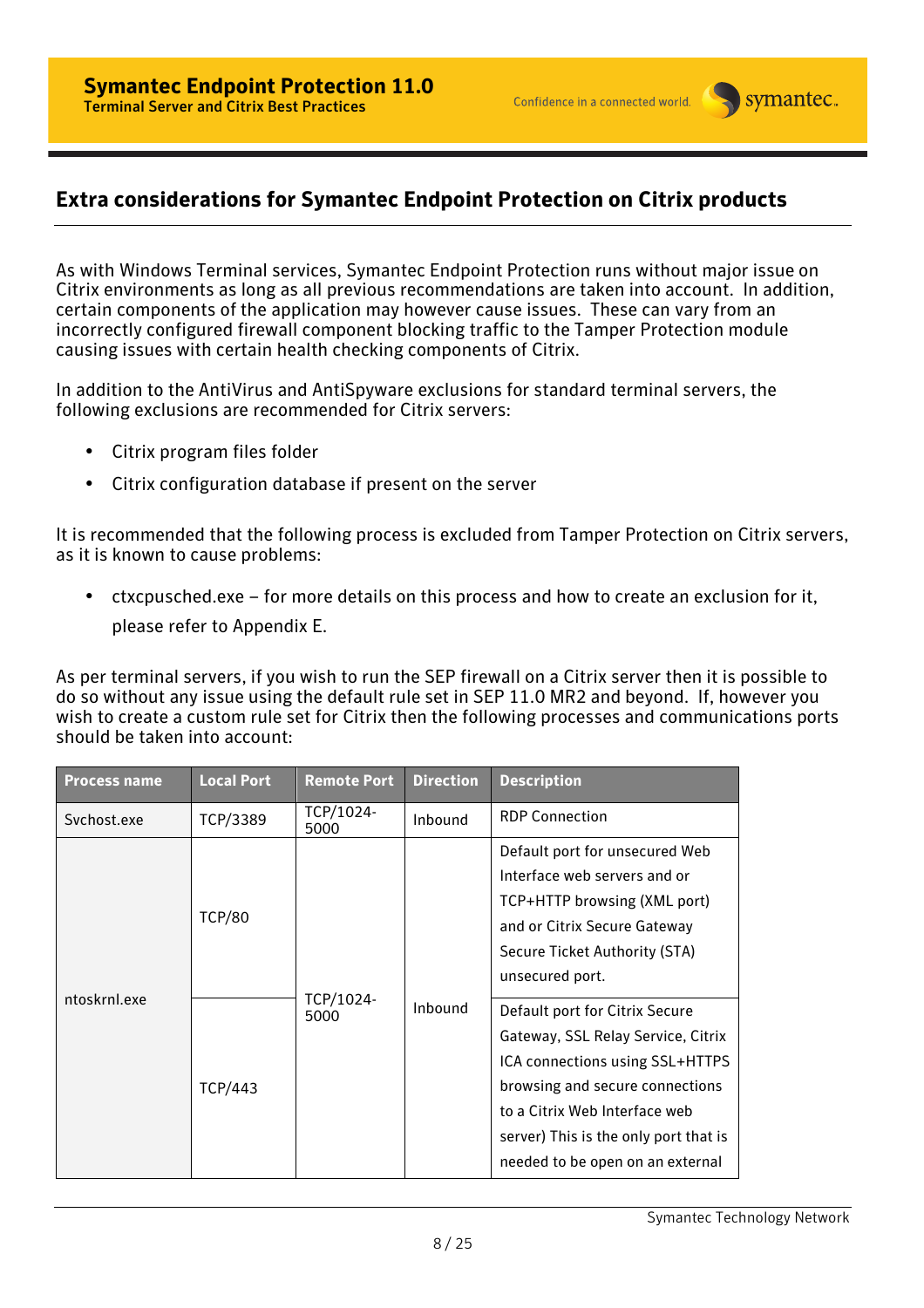### **Symantec Endpoint Protection 11.0**

Confidence in a connected world.



Terminal Server and Citrix Best Practices

| <b>Process name</b> | <b>Local Port</b>                                                            | <b>Remote Port</b>                                                          | <b>Direction</b> | <b>Description</b>                                                                                                                                                                            |
|---------------------|------------------------------------------------------------------------------|-----------------------------------------------------------------------------|------------------|-----------------------------------------------------------------------------------------------------------------------------------------------------------------------------------------------|
|                     |                                                                              |                                                                             |                  | firewall for secure connections to<br>a Citrix Presentation Server<br>environment utilizing the Citrix<br>Secure Gateway technology.                                                          |
| Sychost.exe         | TCP/1494                                                                     | TCP/1024-<br>5000                                                           | Inbound          | Default ICA port, this can be<br>changed if necessary. This port is<br>not necessary to be open on the<br>external firewall if you will be<br>utilizing Citrix Secure Gateway for<br>Windows. |
| ImaSrv.exe          | <b>TCP/2512</b><br>(on Farm<br>Master)<br>1024-5000<br>(on Remote<br>server) | TCP/1024-<br>5000 (for<br>Farm Master)<br>TCP/2512<br>(on Remote<br>Server) | Inbound          | Citrix server to server<br>communications                                                                                                                                                     |
| ImaSrv.exe          | TCP/2513                                                                     | TCP/1024-<br>5000                                                           | Inbound          | <b>Citrix Management Console for</b><br><b>Presentation Server 4.0</b><br>communication to the Citrix IMA<br>Data Store                                                                       |
| Imgrd.exe           | TCP/27000                                                                    | TCP/1024-<br>5000                                                           | Inbound          | Citrix Access Suite License Server<br>and the License Manager daemon<br>communicate over this port                                                                                            |
| CITRIX.exe          | Dynamic by<br>default, but<br>configurable,<br>see<br>Appendix F             | TCP/1024-<br>5000                                                           | Inbound          | <b>Citrix Licensing Server wrapper</b>                                                                                                                                                        |
| Svchost.exe         | TCP/1024-<br>5000                                                            | TCP/27000<br>& Dynamic,<br>depends on<br>CITRIX.exe<br>configuration        | Outbound         | Allows Citrix servers to<br>communicate with a Citrix license<br>server                                                                                                                       |
| mmc.exe             | TCP/1024-<br>5000                                                            | Dynamic                                                                     | Outbound         | Allows Citrix management console<br>to communicate with Citrix<br>servers                                                                                                                     |
| ConfigMgrSvr.exe    | Dynamic                                                                      | TCP/1024-<br>5000                                                           | Inbound          | Allows Citrix management console<br>to communicate with Citrix                                                                                                                                |

Dllhost.exe Dynamic  $\begin{array}{|c|c|c|c|c|c|}\n\hline\n\text{Dynamic} & \text{5000} \\
\hline\n\end{array}$ Inbound

servers

servers

Allows Citrix management console

to communicate with Citrix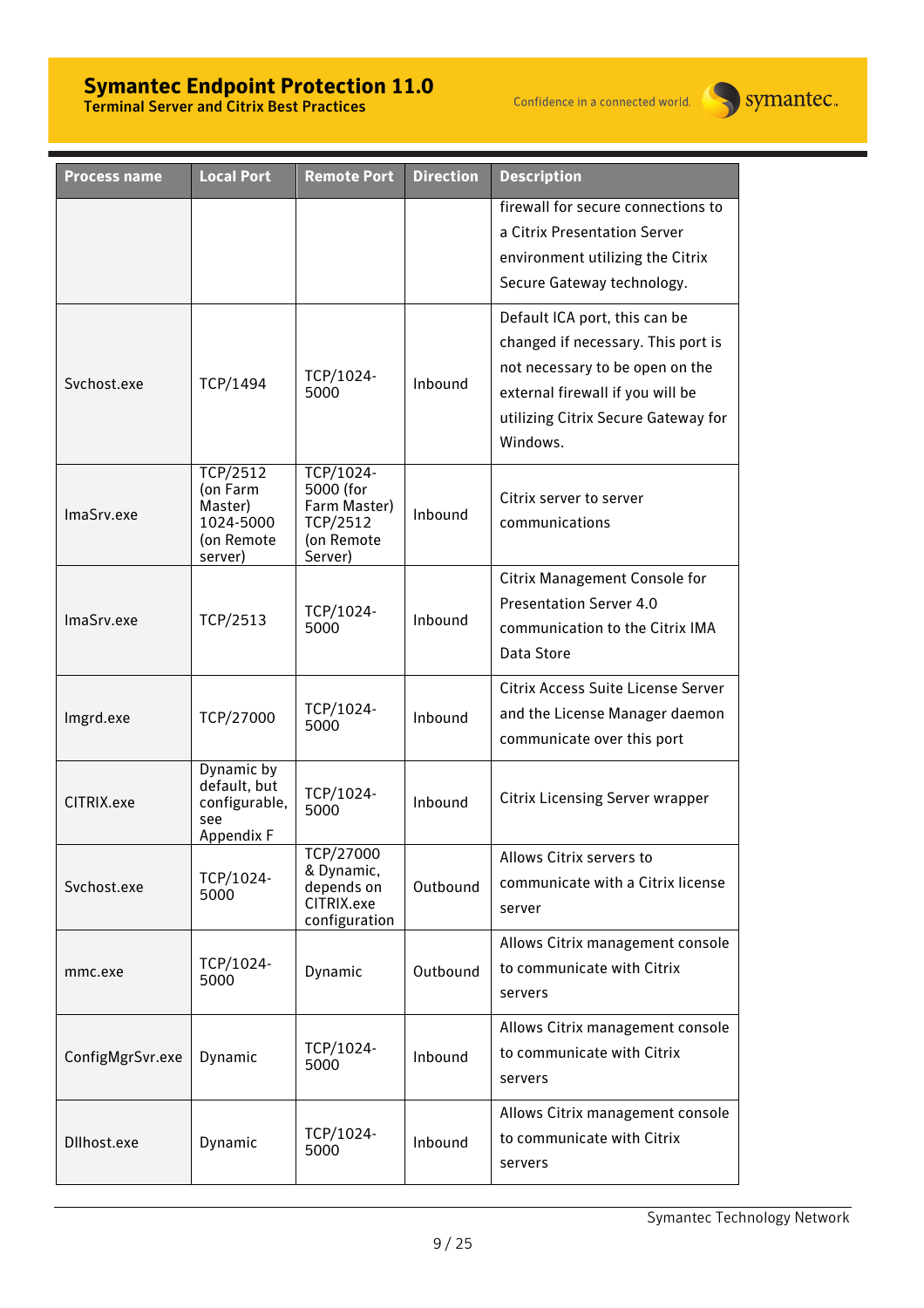### **Symantec Endpoint Protection 11.0**

Confidence in a connected world.



Terminal Server and Citrix Best Practices

| <b>Process name</b> | <b>Local Port</b> | <b>Remote Port</b> | <b>Direction</b> | <b>Description</b>                                                                                                                       |
|---------------------|-------------------|--------------------|------------------|------------------------------------------------------------------------------------------------------------------------------------------|
| Mfcom.exe           | Dynamic           | TCP/1024-<br>5000  | Inbound          | Allows Citrix management console<br>to communicate with Citrix<br>servers                                                                |
| SmaService.exe      | Dynamic           | TCP/1024-<br>5000  | Inbound          | Allows Citrix management console<br>to communicate with Citrix<br>servers                                                                |
| XTF exe             | <b>TCP/2598</b>   | TCP/1024-<br>5000  | Inbound          | ICA session w/ Session Reliability<br>client-to-server communications.<br>This port is only used when<br>Session Reliability is enabled. |

In the case of services that use dynamic ports on servers, it is recommended that a host group be used that contains the IP addresses of the Citrix servers in your organisation. This group has been pre-created in the provided firewall policy, you simply need to add your Citrix server addresses to it.

It should be noted that administrators will only see multiple instances of SmcGui.exe, ccApp.exe and ProtectionUtilSurrogate.exe if they are publishing a full server desktop via Citrix. If published applications are used solely then there will be no multiple instances of these processes and there is no requirement to follow the steps in Appendix D.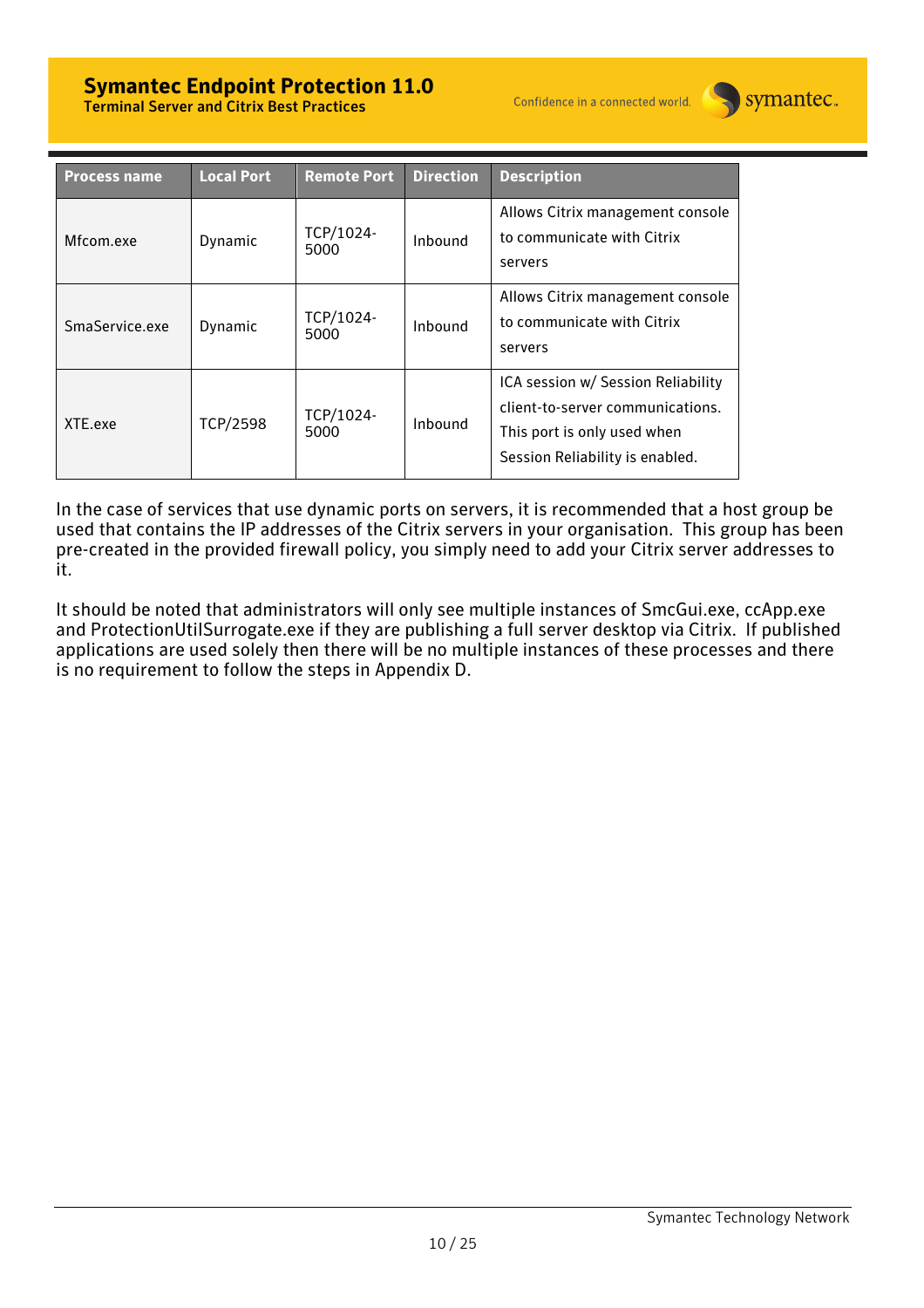### **Using Symantec Endpoint Protection Manager on Terminal Servers**

While it is possible to run the Symantec Endpoint Protection Manager on a terminal server, it is not recommended if the terminal server is to be hosting a large number of terminal sessions due to the performance overhead of the Manager services, particularly when updating definitions and running the Java console.

If you wish to install the Symantec Endpoint Protection Manager on a terminal server, there are no specific recommendations for doing this, please refer to the installation PDF on the Symantec Endpoint Protection 11.0 CD1.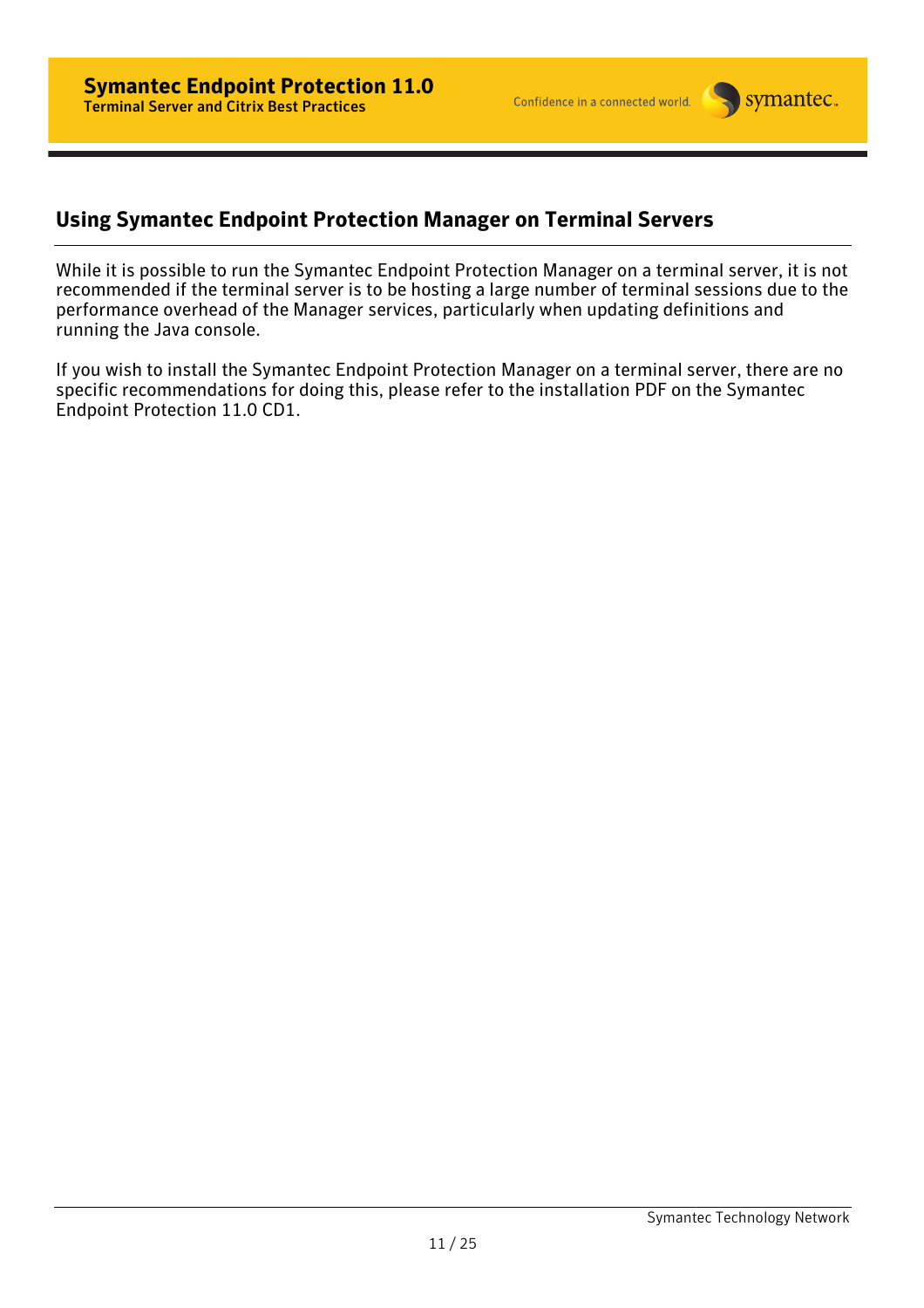

## **Conclusion**

In conclusion, it can be seen that Symantec Endpoint Protection client will work on terminal and Citrix servers when installed "out of the box." However there are a number of product and configuration optimisations that can be made in order to drastically improve reliability and performance in this particular environment.

Future versions of Symantec Endpoint Protection are already in development and there are many changes being made to the code to provide better optimisation in terminal services environments. Until these enhancements are realised, the steps in this whitepaper will provide the same performance benefits.

All the steps in this whitepaper have already been performed on several large Citrix deployments on Symantec customer sites and all participants have been extremely impressed at the performance benefits that these modifications bring about.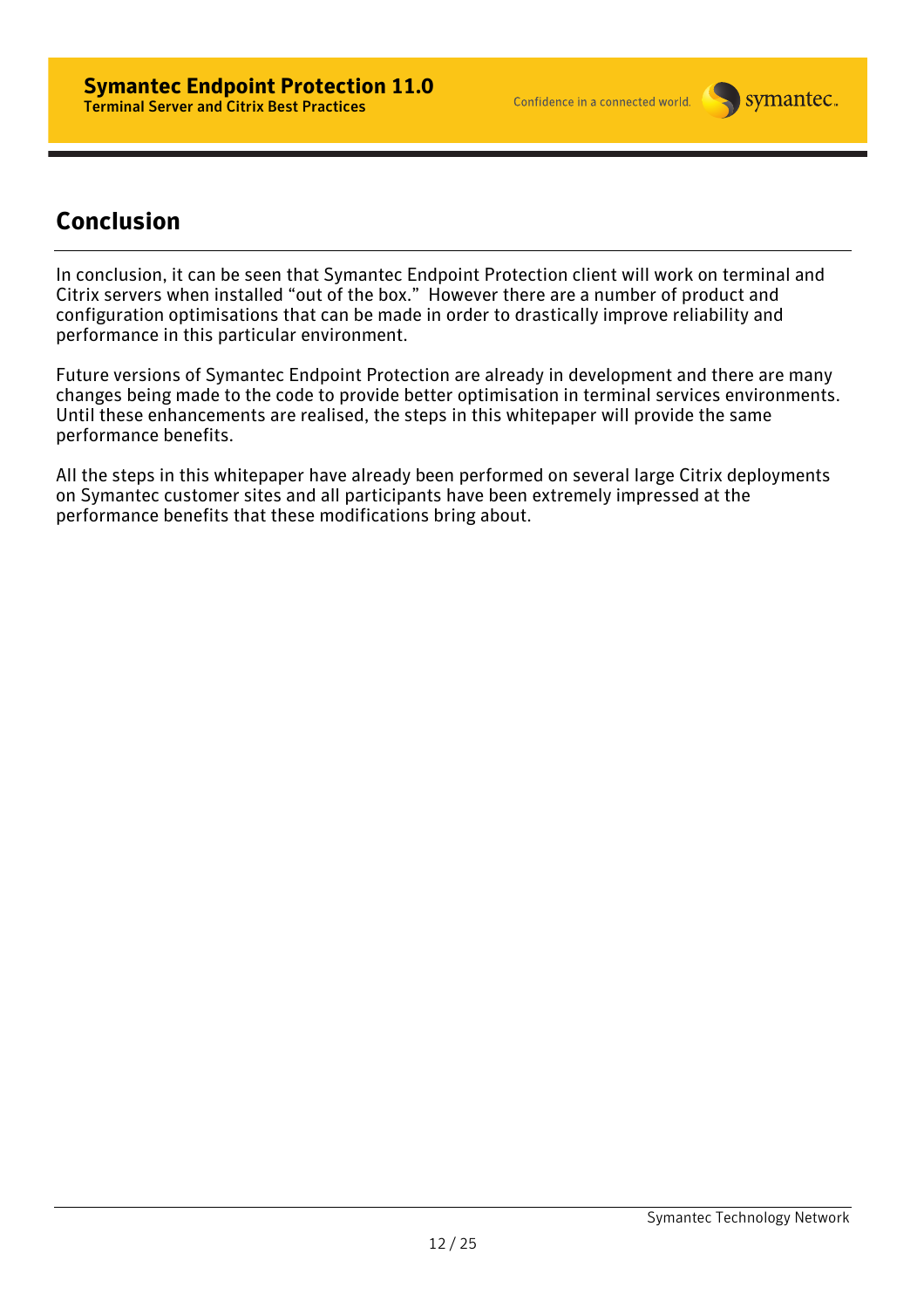# **Appendix A: Testing Methodology**

During the authoring of this whitepaper, the following environment was built:



**Figure 2 - Terminal Services Testing Environment** 

- CITRIX32 a 32 bit Windows 2003 Server running Citrix Presentation Server 4.5 – member of the farm "Citrix Farm"
- CITRIX64 a 64 bit Windows 2003 Server running Citrix Presentation Server 4.5 – member of the farm "Citrix Farm"
- WTS32 a 32 bit Windows 2003 Server running Terminal Services in application mode
- WTS64 a 64 bit Windows 2003 Server running Terminal Services in application mode
- SYMDC a 32 bit Windows 2003 Domain Controller for the Domain: SYMCTEST
- SEPM a 32 bit Windows 2003 Member Server running Symantec Endpoint Protection Manager
- XPCLIENT a 32 bit Windows XP Client Computer, running ICA Client and Remote Desktop

As can be seen from the diagram above, a domain "SYMCTEST" was established – all servers and clients were members of this domain during testing. Both Citrix servers were joined to the same Citrix Farm – "CitrixFarm." CITRIX64 served as the Farm master. For the purpose of testing, anonymous access to Citrix applications was configured. Common business applications, such as Microsoft Word and Excel were installed onto the Citrix servers and were published through the Citrix Web Interface. In addition, a full desktop was also published.

Symantec Endpoint Protection Manager was installed onto the server "SEPM." Packages were then created for servers and deployed from the console. The Windows firewall was turned off on all servers, as the SEP firewall was used, initially with the default firewall policy from MR2 and later with a custom developed policy.

Using the client XPCLIENT, multiple remote desktop sessions were established to each Windows Terminal Server and performance and task manager processes were observed. In the same way, 10 anonymous sessions were established to each Citrix server – separate tests were performed for published applications and the published desktop. In both cases, task manager was observed from a console connection.

Changes were then made to the clients on the servers and re-testing was performed to see the difference in performance and processes that were loaded. Each change was made separately, then tested.

Once process and AntiVirus and AntiSpyware optimisation was complete, work was started on the firewall ruleset, with an initial ruleset being put in place that allowed all communication to and from the domain controller and blocked and logged all further traffic. Rules were then created per each block rule that allowed the Citrix and Terminal Server processes until there were no more blocked requests related to Citrix or Terminal Services processes. All tests were then re-run with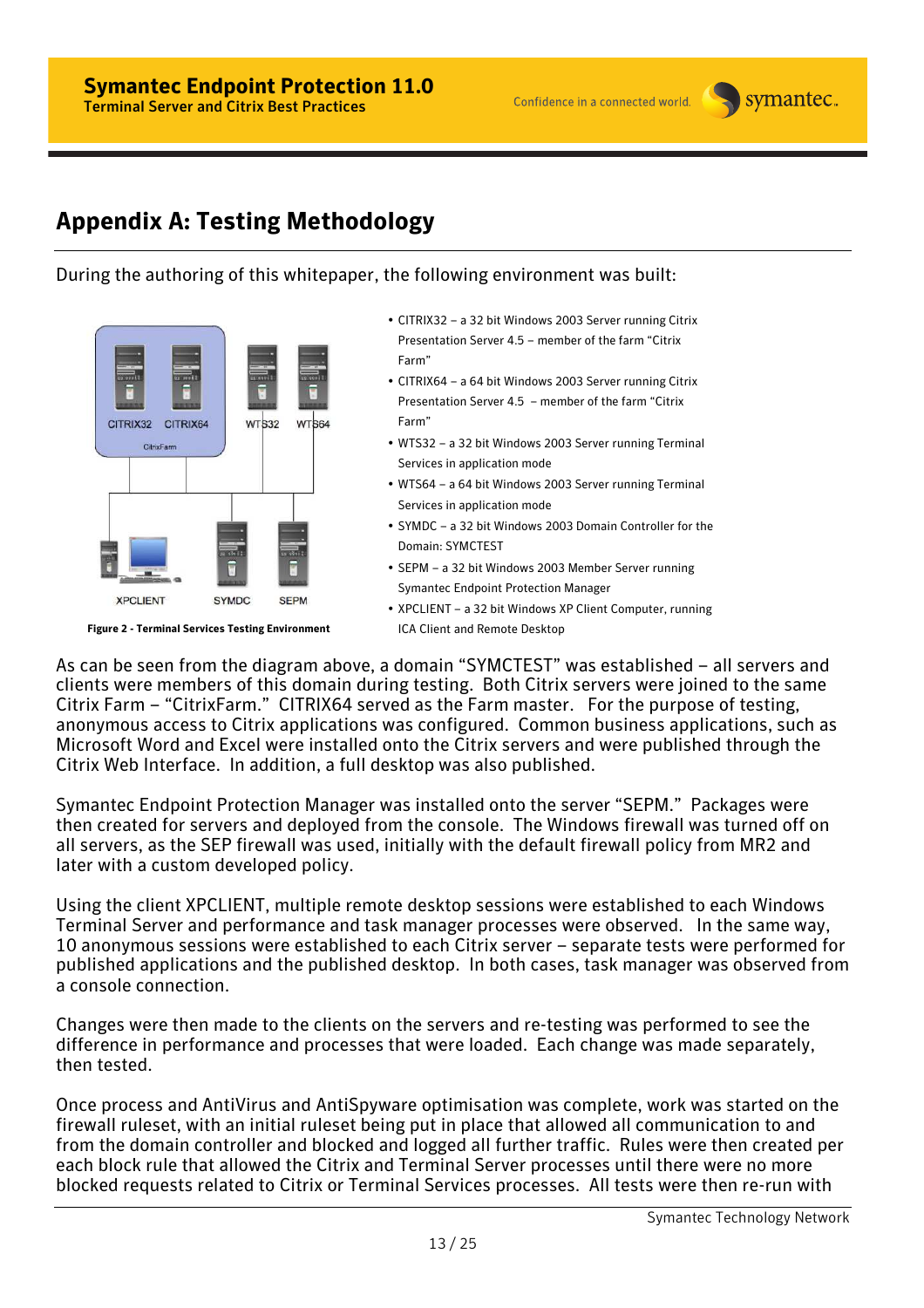this new ruleset in use to confirm overall functionality. In addition, Citrix farm administration tasks were also performed from each Citrix server to ensure that server to server communications were still working correctly.

Once all performance changes and testing had been completed, functionality tests were run against the SEP clients running on the servers to prove that core functionality had not been affected by the changes put in place. Virus detections still occurred and users were notified, clients were able to be managed from the management console, and would accept commands and update content and policies successfully.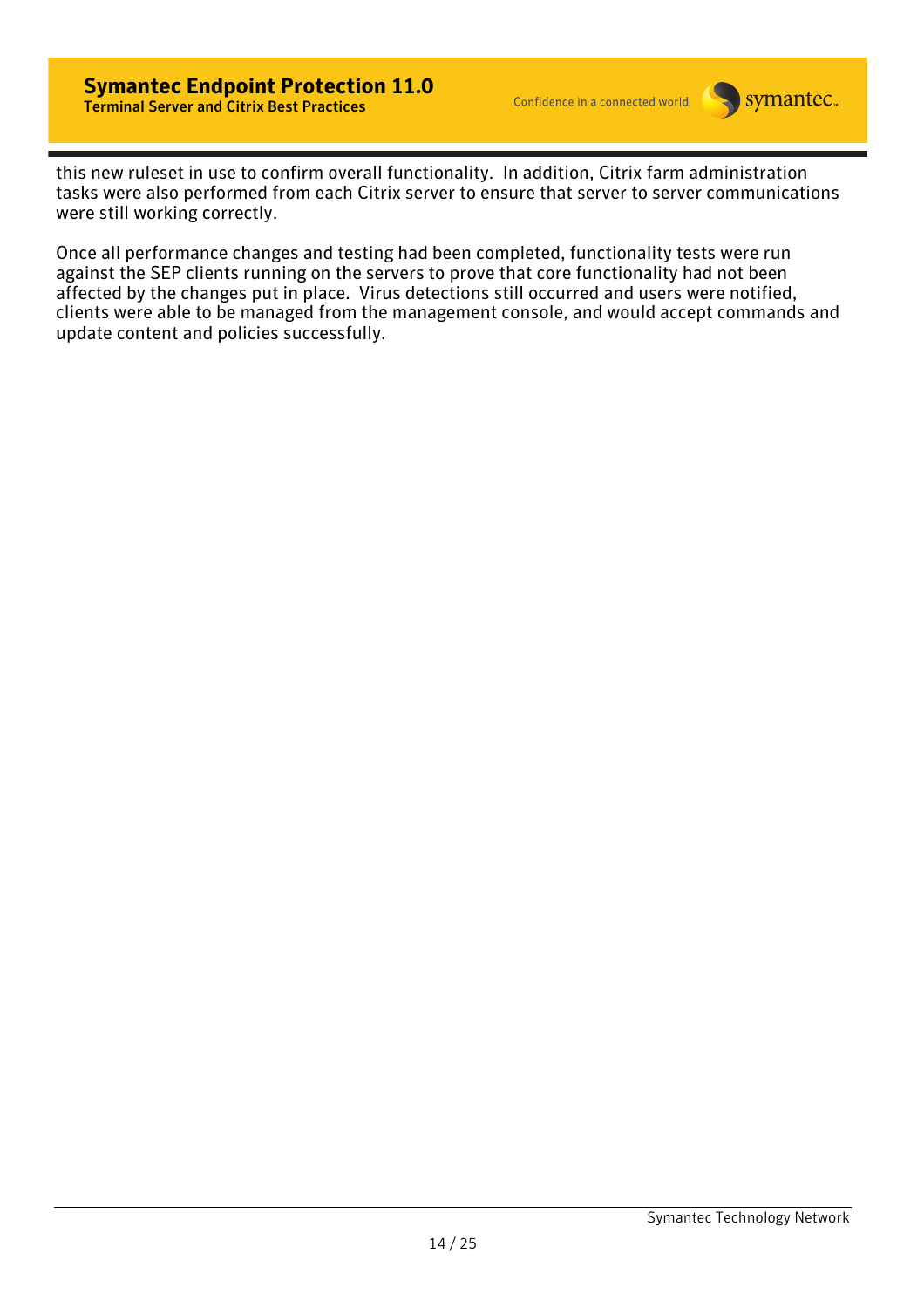# **Appendix B: Key Processes on Windows Terminal Services**

The following additional processes can be seen running on a Windows terminal server running SEP Client:

| <b>Process name</b> | Per<br><b>User</b>     | <b>Vendor</b>    | <b>Description</b>                                                     |
|---------------------|------------------------|------------------|------------------------------------------------------------------------|
| Smc.exe             | No.                    | Symantec         | Symantec Management Component -<br>connects SEP client to SEPM         |
| SmcGui.exe          | Yes.                   | Symantec         | Provides the tray icon for SEP and monitors<br>network traffic         |
| ccApp.exe           | <b>Yes</b>             | Symantec         | Provides email scanning for SEP client                                 |
| ccSvcHost.exe       | No.                    | Symantec         | Event Manager component                                                |
| Rtyscan.exe         | No.                    | Symantec         | Real Time Virus Scanning component                                     |
| SymCorpUI.exe       | Only<br>when<br>opened | Symantec         | The Symantec Endpoint Protection client<br>GUI                         |
| Lserver.exe         | No                     | <b>Microsoft</b> | Terminal Server Licensing component (if<br>server is a license server) |

#### In addition, on 64 bit servers, the following processes are present:

| <b>Process name</b>         | <b>Per</b><br>User. | <b>Vendor</b> | <b>Description</b>                                                                                                    |
|-----------------------------|---------------------|---------------|-----------------------------------------------------------------------------------------------------------------------|
| ProtectionUtilSurrogate.exe | Yes                 | Symantec      | This component allows the 64 bit SmcGui<br>process to access 32bit processes, such as<br><b>RtyScan and SymCorpUI</b> |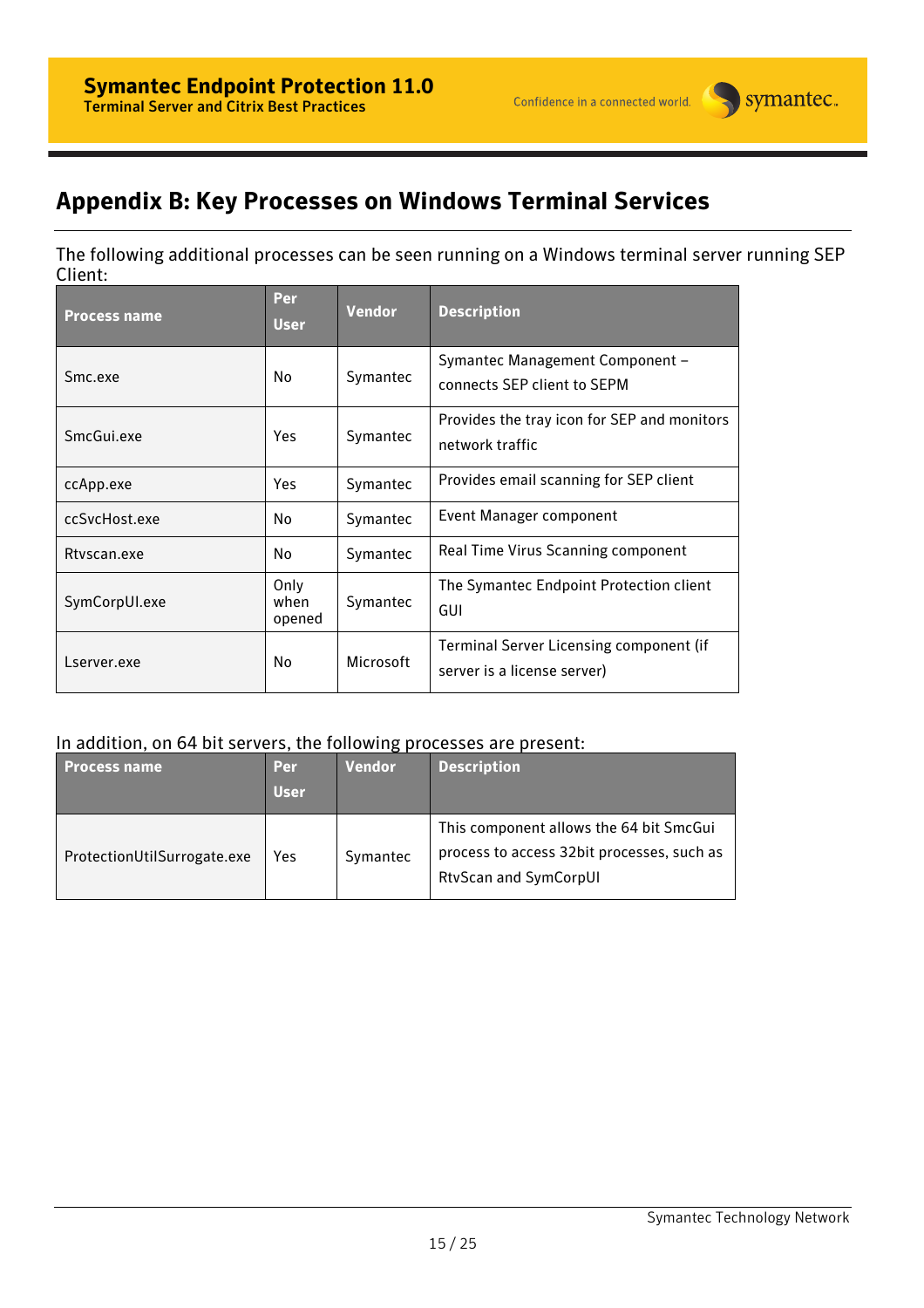# **Appendix C: Key Processes on Citrix products**

The following additional processes may be seen running on a Windows terminal server running Citrix Presentation Server & SEP Client:

| <b>Process name</b>        | Per<br><b>User</b>     | Vendor    | <b>Description</b>                                                                                                                   |
|----------------------------|------------------------|-----------|--------------------------------------------------------------------------------------------------------------------------------------|
| Smc.exe                    | <b>No</b>              | Symantec  | Symantec Management Component -<br>connects SEP client to SEPM                                                                       |
| SmcGui.exe                 | Yes                    | Symantec  | Provides the tray icon for SEP and monitors<br>network traffic                                                                       |
| ccApp.exe                  | Yes                    | Symantec  | Provides email scanning for SEP client                                                                                               |
| ccSvcHost.exe              | No                     | Symantec  | <b>Event Manager component</b>                                                                                                       |
| Rtvscan.exe                | No                     | Symantec  | Real Time Virus Scanning component                                                                                                   |
| SymCorpUI.exe              | Only<br>when<br>opened | Symantec  | The Symantec Endpoint Protection client<br>GUI                                                                                       |
| Lserver.exe                | No                     | Microsoft | Terminal Server Licensing component (if<br>server is a license server)                                                               |
| CITRIX.exe                 | <b>No</b>              | Citrix    | Citrix License Server wrapper (if server is a<br><b>Citrix License Server)</b>                                                       |
| CdfSvc.exe                 | No                     | Citrix    | Diagnostic Facility COM Server - manages<br>diagnostic facility tracing when used to<br>diagnose problems with the Citrix server     |
| cdmsvc.exe                 | No                     | Citrix    | Handles the mapping of client drives and<br>peripherals within ICA sessions                                                          |
| Citrix_GTLicensingProv.exe | No                     | Citrix    | Provides information and notifications<br>regarding licensing events on the license<br>server (if server is a Citrix License Server) |
| ConfigMgrSvr.exe           | No                     | Citrix    | <b>Citrix Configuration Management Server</b>                                                                                        |
| CpSvc.exe                  | No                     | Citrix    | Citrix Print Manager Service - handles the<br>creation of printers and driver usage within<br>Citrix sessions                        |
| ctxcpusched.exe            | No                     | Citrix    | <b>Citrix CPU Utilization Mgmt/Resource</b>                                                                                          |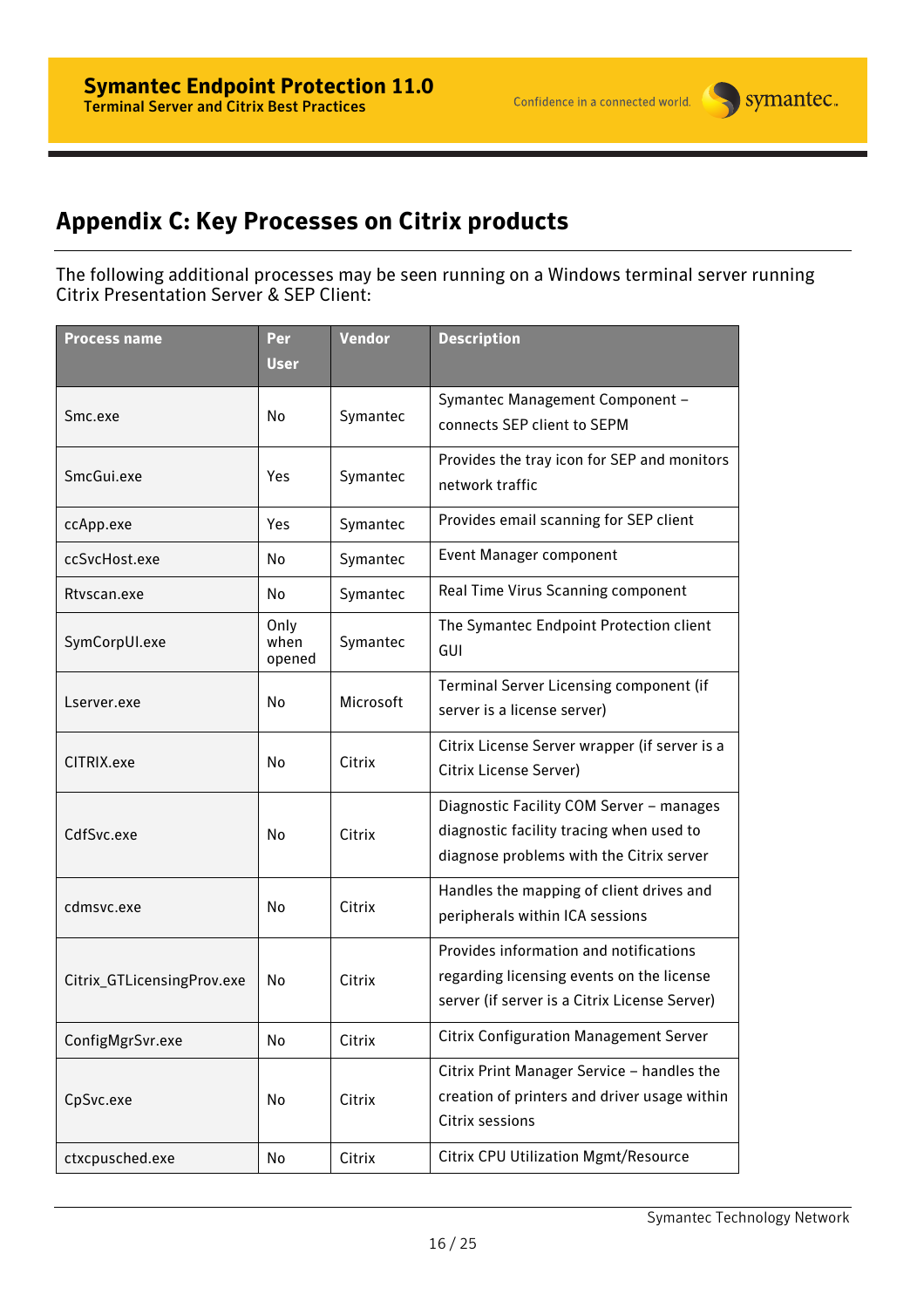#### **Symantec Endpoint Protection 11.0**  Terminal Server and Citrix Best Practices



| <b>Process name</b> | Per<br>User | <b>Vendor</b>              | <b>Description</b>                                                                                                                       |
|---------------------|-------------|----------------------------|------------------------------------------------------------------------------------------------------------------------------------------|
|                     |             |                            | Mgmt - Used in Enterprise and Platinum<br>editions to manage server resource<br>consumption                                              |
| CtxSFOSvc.exe       | No          | Citrix                     | Citrix Virtual Memory Optimisation - Used<br>in Enterprise and Platinum editions to<br>rebase DLL's in order to free up server<br>memory |
| ctxwmisvc.exe       | No          | Citrix                     | Citrix WMI Service - used to provide the<br>Citrix WMI classes for information and<br>management purposes                                |
| encsyc.exe          | No          | Citrix                     | Citrix Encryption Service - Handles<br>encryption between the client device and<br>the Citrix server                                     |
| HCAService.exe      | No          | Citrix                     | Citrix Health Monitoring and Recovery -<br>Provides health monitoring and recovery<br>services in the event problems occur               |
| icabar.exe          | No          | Citrix                     | Citrix Systems Toolbar                                                                                                                   |
| IMAAdvanceSrv.exe   | No          | Citrix                     | Citrix Services Manager - Allows the<br>components of Presentation server to<br>interact with the operating system                       |
| ImaSrv.exe          | No          | Citrix                     | Citrix Independent Management<br>Architecture - provides management<br>services within the Citrix farm                                   |
| Imgrd.exe           | No.         | Macrovision<br>Corporation | Citrix Licensing - Handles allocation of<br>licenses on the license server (if server is a<br>Citrix License Server)                     |
| mfcom.exe           | No          | Citrix                     | Citrix MFCOM service - Provides COM<br>services which allow remote connections of<br>the management consoles                             |
| pnagent.exe         | Yes         | Citrix                     | Citrix ICA Client Program Neighbourhood<br>Agent                                                                                         |
| RadeObj.exe         | Yes         | Citrix                     | <b>Citrix Streaming Client Session COM Server</b>                                                                                        |
| RadeSvc.exe         | No          | Citrix                     | Citrix Streaming Service - used in<br>Enterprise and Platinum versions to                                                                |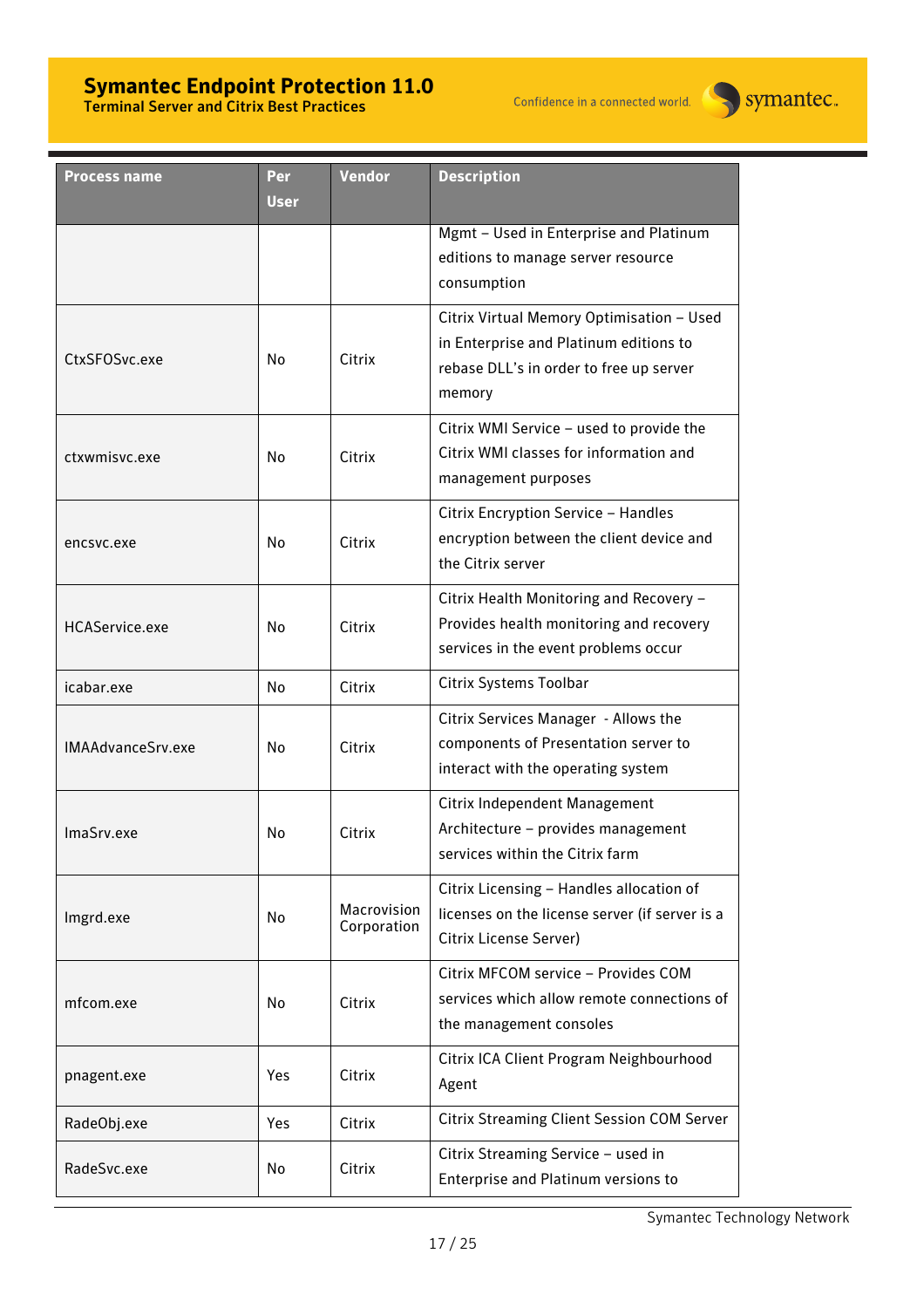#### **Symantec Endpoint Protection 11.0**  Terminal Server and Citrix Best Practices

Confidence in a connected world.



| Process name   | Per<br><b>User</b> | <b>Vendor</b>                        | <b>Description</b>                                                                                                                           |
|----------------|--------------------|--------------------------------------|----------------------------------------------------------------------------------------------------------------------------------------------|
|                |                    |                                      | manage the Citrix Streaming Client when<br>streaming applications                                                                            |
| SmaService.exe | N <sub>0</sub>     | Citrix                               | Citrix SMA Service - Monitors the event log<br>and Citrix WMI to raise alerts in the Access<br>Suite console or Access Management<br>console |
| ssonsyr.exe    | Yes                | Citrix                               | <b>Citrix Program Neighbourhood and Single</b><br>Sign on Agent                                                                              |
| Tomcat.exe     | No                 | Alexandria<br>Software<br>Consulting | Citrix License Management Console -<br>provides the web-based interface for<br>licensing administration                                      |
| wfshell.exe    | Yes                | Citrix                               | Citrix WinFrame Shell - seamless windows<br>engine shell                                                                                     |
| XTF exe        | No                 | Citrix                               | Citrix XTE Server - Handles SSL Relay and<br>Session Reliability functionality                                                               |

#### In addition, on 64 bit servers, the following processes are present:

| <b>Process name</b>         | <b>Per User</b> | <b>Vendor</b> | <b>Description</b>                                                                                                    |
|-----------------------------|-----------------|---------------|-----------------------------------------------------------------------------------------------------------------------|
| ProtectionUtilSurrogate.exe | Yes             | Symantec      | This component allows the 64 bit SmcGui<br>process to access 32bit processes, such as<br><b>RtvScan and SymCorpUI</b> |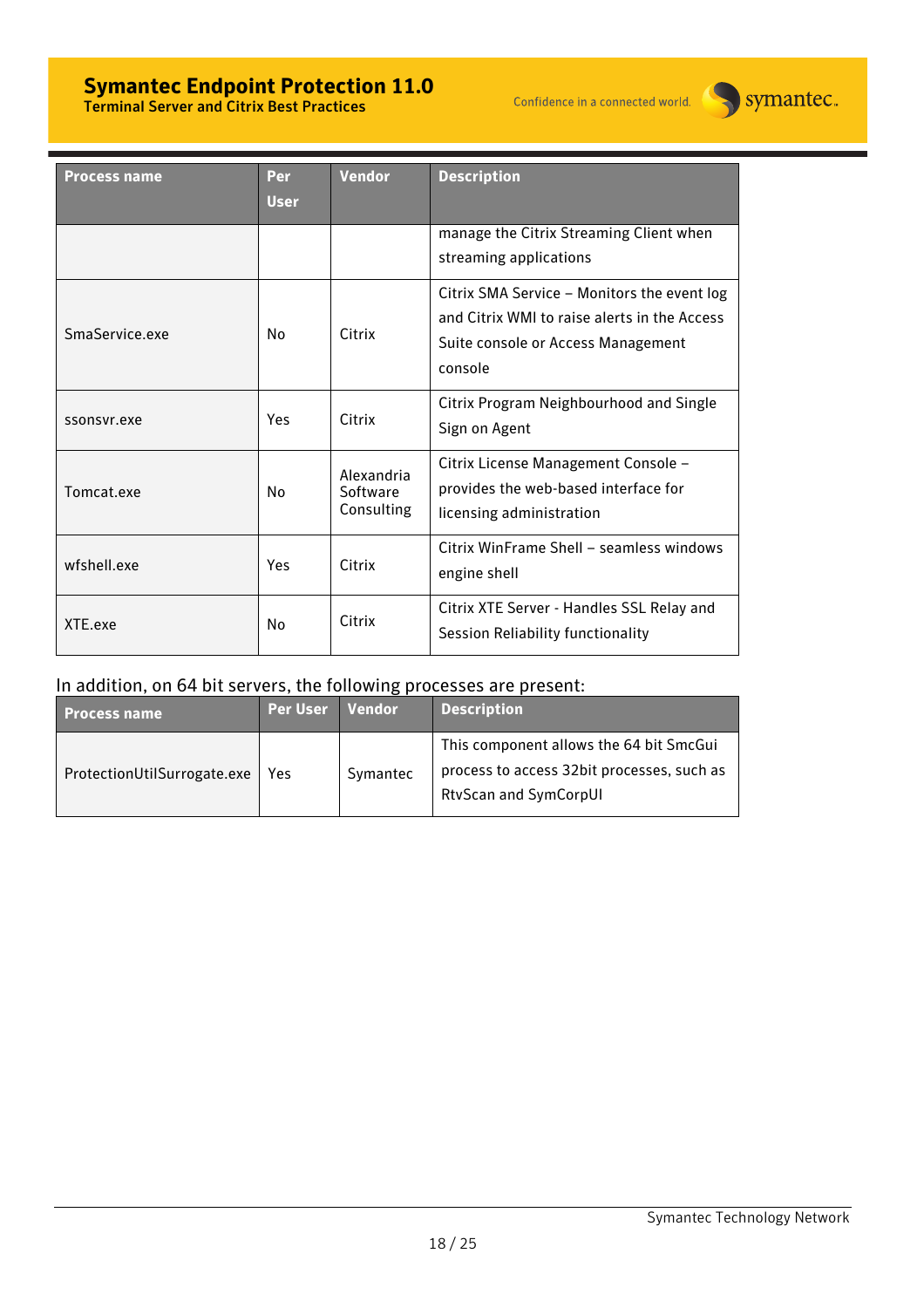

### **Appendix D: Preventing SmcGui, ProtectionUtilSurrogate and ccApp**

### **running for all users**

In a default installation of SEP client, the following processes will run per user and can take up to 20MB of RAM per session:

| <b>Process name</b>         |
|-----------------------------|
| SmcGui.exe                  |
| ProtectionUtilSurrogate.exe |
| ccApp.exe                   |
|                             |

Symantec is working on a long term solution that would only require one of these applications to be running at all times (ccApp) and with minimal memory usage (CPU utilisation with multiple instances of SmcGui is already better in MR3 onwards than it was in MR1), however in the meantime there is a workaround.

In order to prevent SmcGui and ProtectionUtilSurrogate (on 64 bit servers) from loading with each user session, complete the following steps for pre-MR3 clients:

| <b>Step</b>    | <b>Process</b>                                                                                                                                                                                             | <b>Complete</b> |  |  |  |
|----------------|------------------------------------------------------------------------------------------------------------------------------------------------------------------------------------------------------------|-----------------|--|--|--|
| $\mathbf{1}$   | Logon to the server you wish to configure with an administrator account                                                                                                                                    | П               |  |  |  |
| $\overline{2}$ | Click Start, Run and type "smc -stop" then click OK. Enter a password if<br>prompted. Wait for the shield to disappear from the system tray                                                                |                 |  |  |  |
| 3              | Browse to the SEP Client installation location (normally C:\Program<br>Files\Symantec\Symantec Endpoint Protection)                                                                                        | ⊓               |  |  |  |
| 4              | Find the file SmcGui.exe and right click it                                                                                                                                                                | Π               |  |  |  |
| 5              | Click Rename                                                                                                                                                                                               | П               |  |  |  |
| 6              | Rename the file "xSmcGui.exe" press Enter                                                                                                                                                                  | П               |  |  |  |
| 7              | Click File, New and select Text Document                                                                                                                                                                   | ⊓               |  |  |  |
| 8              | Call the document "SmcGui.exe" press Enter                                                                                                                                                                 | ⊓               |  |  |  |
| 9              | At the prompt to change the file extension, click Yes<br>$\times$<br>Rename<br>If you change a file name extension, the file may become unusable.<br>Ţ<br>Are you sure you want to change it?<br>No<br>Yes | П               |  |  |  |
| 10             | Click Start, Run and type "smc -start" then click OK. You will notice from<br>Task Manager that SMC starts as SYSTEM, but SmcGui does not load.                                                            | ⊓               |  |  |  |

#### For all other client versions (MR3 onwards), please use the following steps:

| Step | <b>Process</b>                                                          | <b>Complete</b> |
|------|-------------------------------------------------------------------------|-----------------|
|      | Logon to the server you wish to configure with an administrator account |                 |
|      | Click Start, Run and type "regedit" then click OK                       |                 |
|      | Browse to HKLM\SOFTWARE\Symantec\Symantec Endpoint Protection\SMC       |                 |
| 4    | Find the entry Launch SmcGui and change it from DWORD 1 to DWORD 0      |                 |

#### To further optimise memory, you can prevent ccApp from loading by following the instructions below:

| Step Process                                                            | <b>Complete</b> |
|-------------------------------------------------------------------------|-----------------|
| Logon to the server you wish to configure with an administrator account |                 |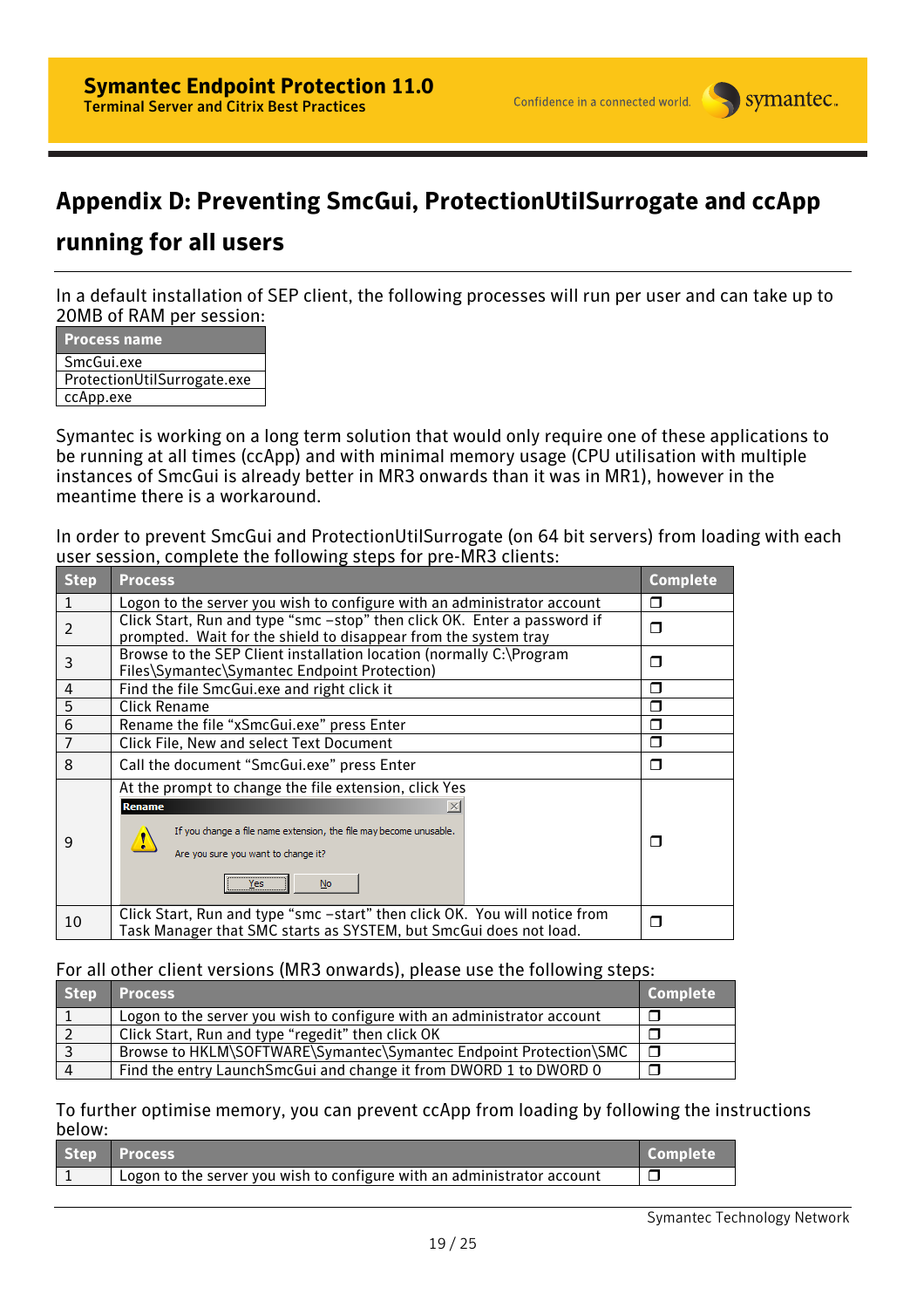

| Click Start, Run and type "regedit" then click OK                                                                                                             |  |
|---------------------------------------------------------------------------------------------------------------------------------------------------------------|--|
| Browse to HKLM\SOFTWARE\Microsoft\Windows\CurrentVersion\Run<br>(for 64bit servers this is<br>HKLM\SOFTWARE\Wow6432Node\Microsoft\Windows\CurrentVersion\Run) |  |
| Find the entry ccApp and delete it                                                                                                                            |  |

From this point onwards, SmcGui.exe, ProtectionUtilSurrogate.exe (on 64 bit servers) and ccApp.exe will no longer load for any new user sessions. There may however still be instances of ccApp.exe already running on the server that have not been closed. You can either kill these tasks from Task Manager or wait for the user to log off – ccApp.exe will close and will not be re-launched at the next logon.

The following is a list of the features that are lost after implementation of this workaround: Disabling ccApp:

• Internet Email Scanning

Disabling SmcGui

- Tray icon and Tray Icon menu
	- o Open Symantec Endpoint Protection
	- o Enable/Disable Symantec Endpoint Protection
	- o Update Policy
	- o Re-Authenticate User (SNAC Only)
- Firewall and AV status
	- o Tool Tips
	- o Balloons
	- o Firewall prompts (packets will be dropped)
- Creation of a user's private log directory
- AV Definitions dialogs:
	- o Definitions out-of-date
	- o Definitions corrupt
	- o Definitions missing
- Startup Scans
- Floppy disk detection on shutdown
- Reboot prompts. Reboots will happen without prompting, identical to what happens when there is no logged in user.
- Screen saver detection for firewall rules that use the Screen Saver state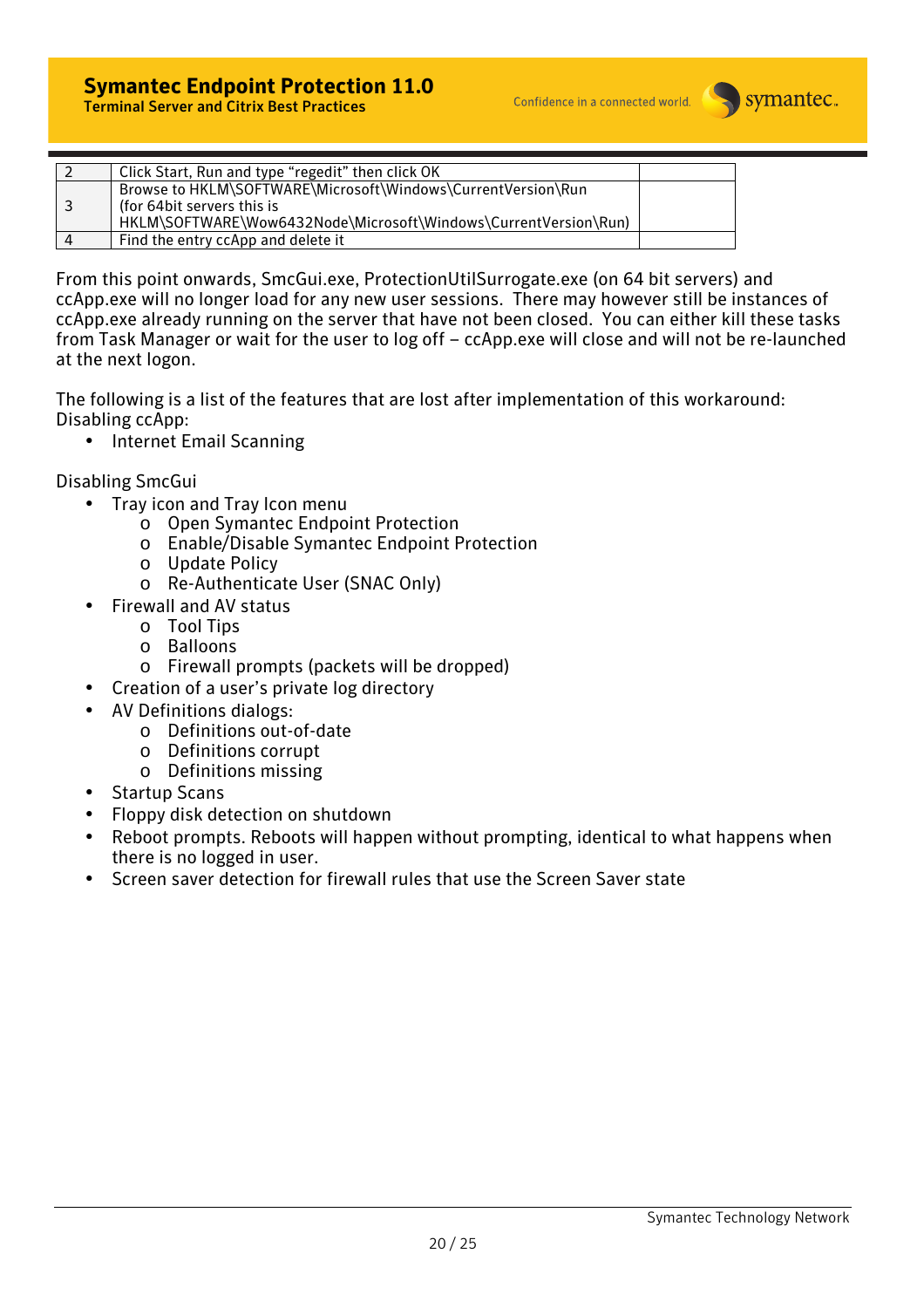### **Appendix E: Tamper Protection**

In certain circumstances, if SEP is configured to notify the user of Tamper Protection violations, you will see the following dialog box when SEP is installed onto 32 bit Citrix servers. You will not see this notification on 64 bit servers as Tamper Protection is currently not supported on 64 bit servers.



**Figure 3 - Tamper Protection Alert for Citrix CPU Management process** 

The Centralized Exceptions policy provided with this whitepaper will exclude this process from detection; however in certain cases this exclusion may not work correctly and you will need to exclude it yourself. The only way you can do this is via the management console AFTER detection. If you would like to add the process in this manner, please follow the steps below:

| <b>Step</b>    | <b>Process</b>                                                                                                                                                                                                                                                                                             |                    |                                           |                          |                  |                                                                                                                                                                                                                                                                                    | <b>Complete</b>                                                                                                               |   |
|----------------|------------------------------------------------------------------------------------------------------------------------------------------------------------------------------------------------------------------------------------------------------------------------------------------------------------|--------------------|-------------------------------------------|--------------------------|------------------|------------------------------------------------------------------------------------------------------------------------------------------------------------------------------------------------------------------------------------------------------------------------------------|-------------------------------------------------------------------------------------------------------------------------------|---|
| 1              | Logon to the SEPM management console with an administrator account                                                                                                                                                                                                                                         |                    |                                           |                          |                  | $\Box$                                                                                                                                                                                                                                                                             |                                                                                                                               |   |
| $\overline{2}$ | <b>Click Policies, Centralized Exceptions</b>                                                                                                                                                                                                                                                              |                    |                                           |                          |                  |                                                                                                                                                                                                                                                                                    | Π                                                                                                                             |   |
| 3              | If you don't already have a Centralized Exceptions policy, then either import<br>the one with this whitepaper (follow Appendix F) or create a new one by<br>clicking "Add a Centralized Exceptions Policy." Give the policy a suitable<br>name and click OK, then click No to the assign the policy prompt |                    |                                           |                          |                  | □                                                                                                                                                                                                                                                                                  |                                                                                                                               |   |
| 4              | <b>Click Monitors</b>                                                                                                                                                                                                                                                                                      |                    |                                           |                          |                  | Ω                                                                                                                                                                                                                                                                                  |                                                                                                                               |   |
| 5              |                                                                                                                                                                                                                                                                                                            | Click the Logs tab |                                           |                          |                  |                                                                                                                                                                                                                                                                                    |                                                                                                                               | П |
| 6              | In Log Type, select Application and Device Control                                                                                                                                                                                                                                                         |                    |                                           |                          |                  | П                                                                                                                                                                                                                                                                                  |                                                                                                                               |   |
| 7              | In Log Content, select Application Control                                                                                                                                                                                                                                                                 |                    |                                           |                          |                  | Π                                                                                                                                                                                                                                                                                  |                                                                                                                               |   |
| 8              | Click Advanced Settings >>                                                                                                                                                                                                                                                                                 |                    |                                           |                          |                  | Π                                                                                                                                                                                                                                                                                  |                                                                                                                               |   |
| 9              | In Event Type, select Tamper Protection                                                                                                                                                                                                                                                                    |                    |                                           |                          |                  | ⊓                                                                                                                                                                                                                                                                                  |                                                                                                                               |   |
| 10             | <b>Time</b><br>15/06/2008<br>22:25:51<br>15/06/2008                                                                                                                                                                                                                                                        | Action<br>Allow    | Domain<br>Computer<br>Default<br>citrix32 | <b>Severity</b><br>Major | <b>Rule Name</b> | Click View Log, you will be shown a list of Tamper Protection Violations<br><b>Caller Process</b><br>C:/Program<br>Files/Citrix/Server<br>Resource<br>Management/CPU<br>Litilization<br>Management/bin/ctxcpus<br>ched.exe<br>C:/Program<br><b>Files/Citrix/Server</b><br>Resource | Target<br>C:/Program<br>Files/Symantec/<br>Symantec<br>Endpoint<br>Protection/Sesc<br>LU.exe<br>C:/Program<br>Files/Symantec/ | ш |
| 11             | 22:21:44                                                                                                                                                                                                                                                                                                   | Allow              | Default<br>citrix32                       | Major                    |                  | Management/CPU<br>Utilization<br>Management/bin/ctxcpus<br>ched exe<br>Select an appropriate violation and at the top of the window, choose "Add                                                                                                                                   | Symantec<br>Endpoint<br>Protection/Smc.<br>exe.                                                                               | П |
| 12             | File to Centralized Exceptions policy" then click Start<br>Check the file to be excluded is correct                                                                                                                                                                                                        |                    |                                           |                          |                  | ⊓                                                                                                                                                                                                                                                                                  |                                                                                                                               |   |
| 13             |                                                                                                                                                                                                                                                                                                            |                    |                                           |                          |                  | Select all the Centralized Exceptions policies you wish to add the exception                                                                                                                                                                                                       |                                                                                                                               | ⊓ |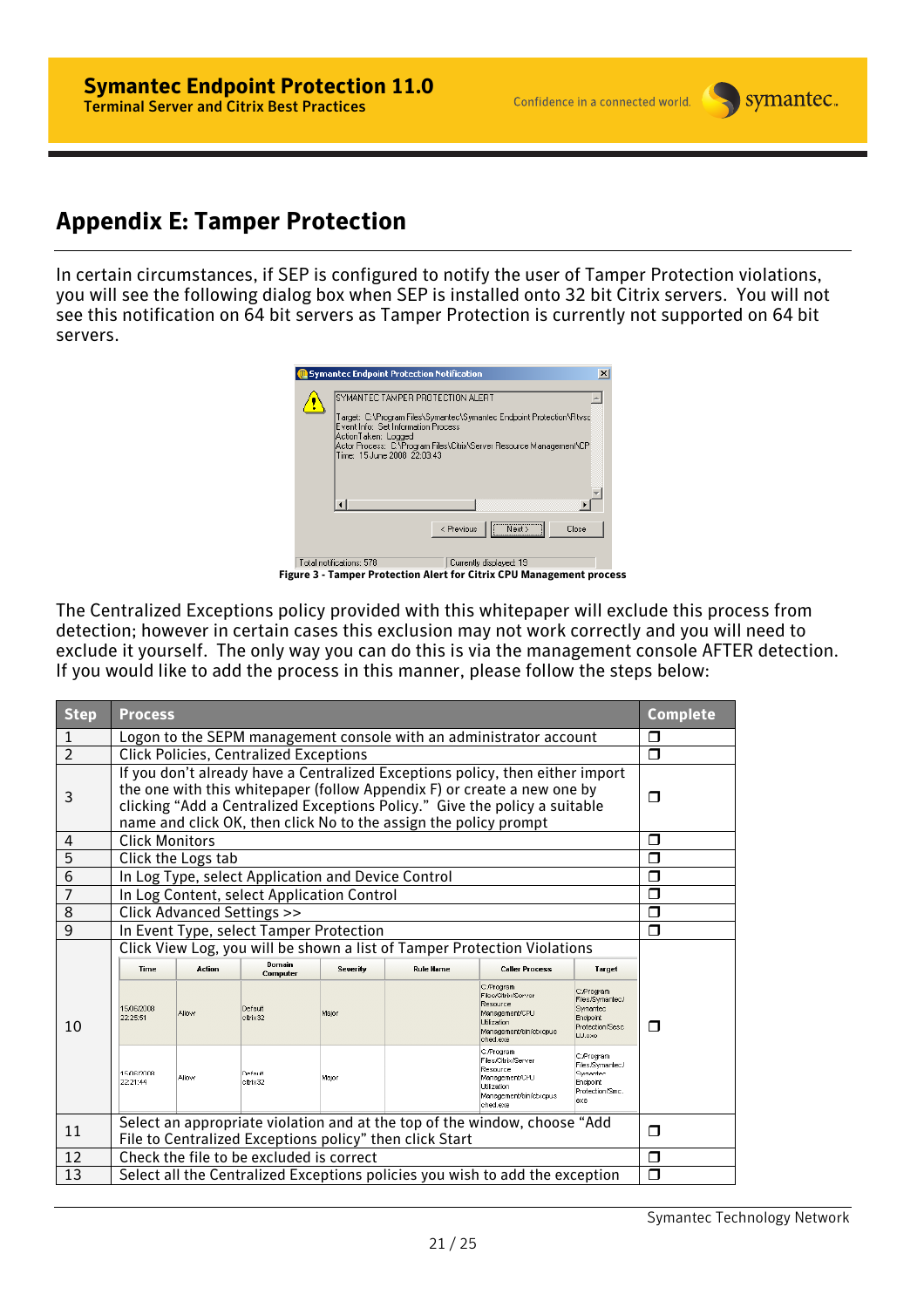### **Symantec Endpoint Protection 11.0**



Terminal Server and Citrix Best Practices

| <b>Step</b> | <b>Process</b>                                                                                                                            | <b>Complete</b> |
|-------------|-------------------------------------------------------------------------------------------------------------------------------------------|-----------------|
|             | to                                                                                                                                        |                 |
| 14          | Click OK                                                                                                                                  |                 |
| 15          | Click OK at the completion prompt                                                                                                         |                 |
| 16          | <b>Click Policies, Centralized Exceptions</b>                                                                                             |                 |
| 17          | Double click the Centralized Exception policy you added the new exception<br>to                                                           |                 |
| 18          | The policy will open, on the left hand side, click Centralized Exceptions and<br>confirm the file is listed and has an Action of "Ignore" |                 |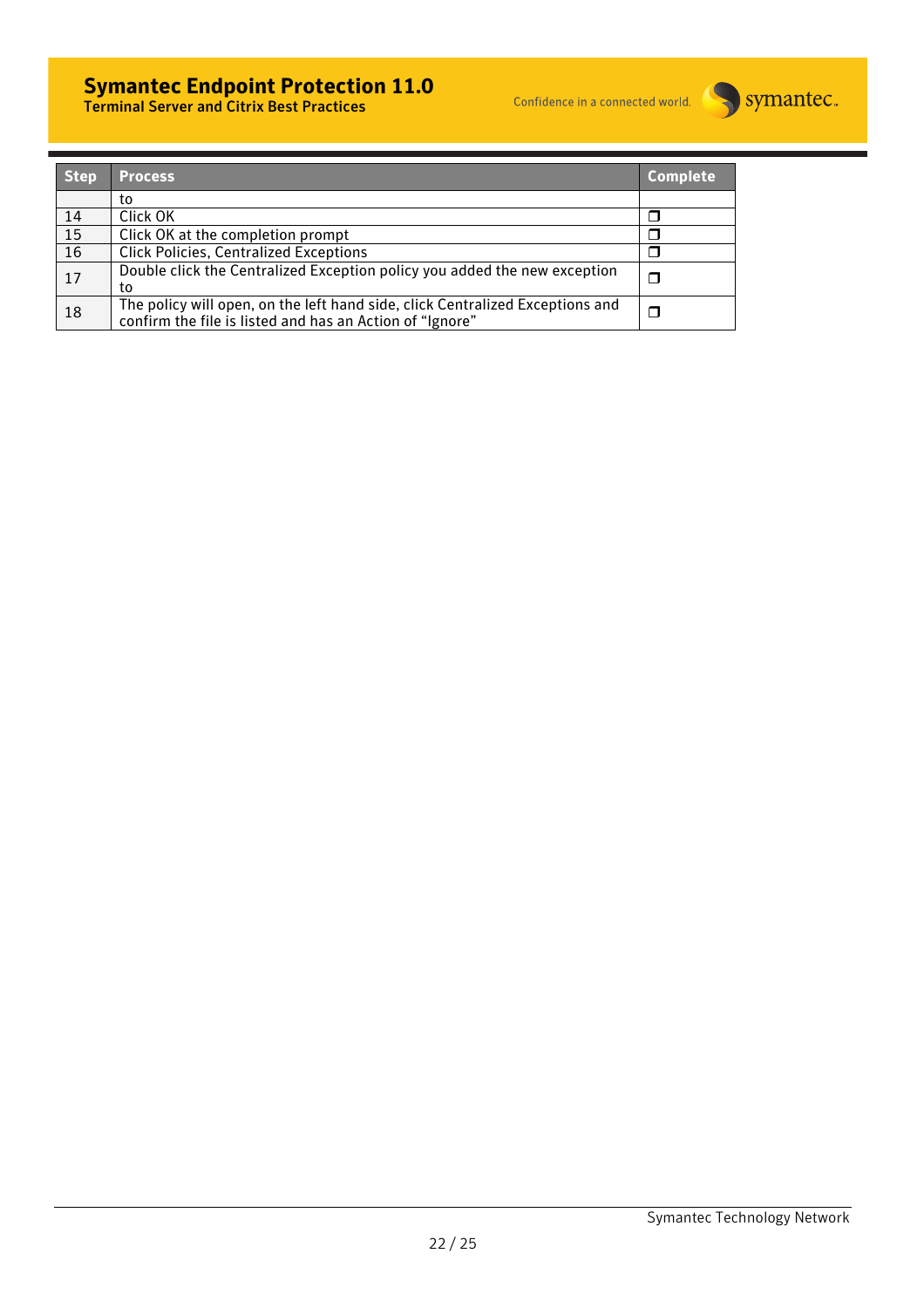

### **Appendix F: Changing the Citrix Vendor Daemon Port Number**

By default, the Citrix vendor daemon uses a dynamically changing port number that changes when the license server or the CitrixLicensing service is restarted.

Consequently, the Citrix vendor daemon port is not specified anywhere. To change the port number, add parameters for the new port number and the path for the options file to the VENDOR CITRIX line in each license file, including the startup license file. The modified syntax in the license file is as follows:

VENDOR CITRIX options="C:\Program Files\Citrix\Licensing\MyFiles\CITRIX.opt" port=number

When changing the Citrix vendor daemon port number, you must change the number in every license file on the license server and all subsequent license files that you download.

To configure a static port number for the Citrix vendor daemon

| <b>Step</b>    | <b>Process</b>                                                                                                                                                                                                                                                                                                                                                                                                                                                           |                |  |  |  |
|----------------|--------------------------------------------------------------------------------------------------------------------------------------------------------------------------------------------------------------------------------------------------------------------------------------------------------------------------------------------------------------------------------------------------------------------------------------------------------------------------|----------------|--|--|--|
| $\mathbf{1}$   | Logon to the Citrix License Server with an administrative account                                                                                                                                                                                                                                                                                                                                                                                                        |                |  |  |  |
| $\overline{2}$ | Browse to the Citrix license server files location (default location is<br>C:\Program Files\Citrix\Licensing\MyFiles)                                                                                                                                                                                                                                                                                                                                                    | $\Box$         |  |  |  |
| 3              | Remove the Read Only attribute from all license files on the server,<br>including the startup license file                                                                                                                                                                                                                                                                                                                                                               |                |  |  |  |
| $\overline{4}$ | Open a license file with any text editor                                                                                                                                                                                                                                                                                                                                                                                                                                 | $\Box$         |  |  |  |
| 5              | In the license file, locate the line VENDOR CITRIX.                                                                                                                                                                                                                                                                                                                                                                                                                      | $\Box$         |  |  |  |
| 6              | Modify the line by appending the following:<br>options= <the file="" options="" path="" the="" to=""> port=<the chosen="" number="" port=""><br/>Example:<br/>VENDOR CITRIX options="C:\Program<br/>Files\Citrix\Licensing\MyFiles\CITRIX.opt" port=27950</the></the>                                                                                                                                                                                                    | П              |  |  |  |
| $\overline{7}$ | Save the license file-ensure you keep the .lic extension                                                                                                                                                                                                                                                                                                                                                                                                                 | $\Box$         |  |  |  |
| 8              | Repeat Steps 4 through 7 for each license file on the license server                                                                                                                                                                                                                                                                                                                                                                                                     | $\mathsf{\Pi}$ |  |  |  |
| 9              | Restart the CitrixLicensing service. You can also run the Imreread License<br>Administration Command on the license files or force the license server to<br>reread the license files by clicking Update license data on the License Files<br>page of the License Management Console.<br>Note If a TCP/IP port number is specified on the VENDOR line, the Citrix<br>vendor daemon may not restart until all the clients close their connections<br>to the vendor daemon. | $\Box$         |  |  |  |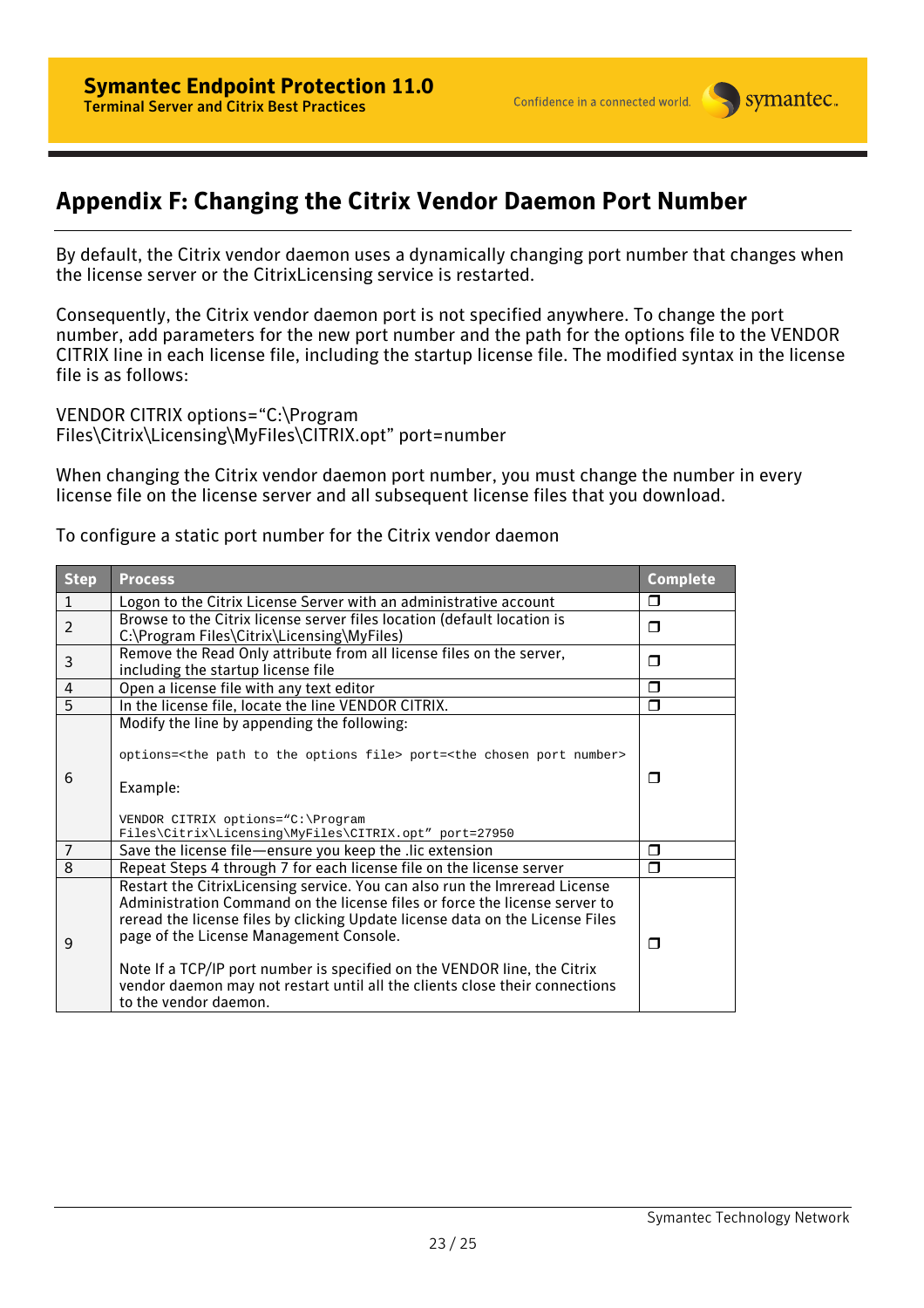# **Appendix G: Supporting links and information**

CITRIX: Antivirus Software Configuration Guidelines for Presentation Server http://support.citrix.com/article/ctx114522

CITRIX: Error: SYMANTEC TAMPER PROTECTION ALERT Points to CPU Utilization Management Executables http://support.citrix.com/article/CTX113486

CITRIX: Citrix Presentation Server Services Overview http://support.citrix.com/article/ctx114669